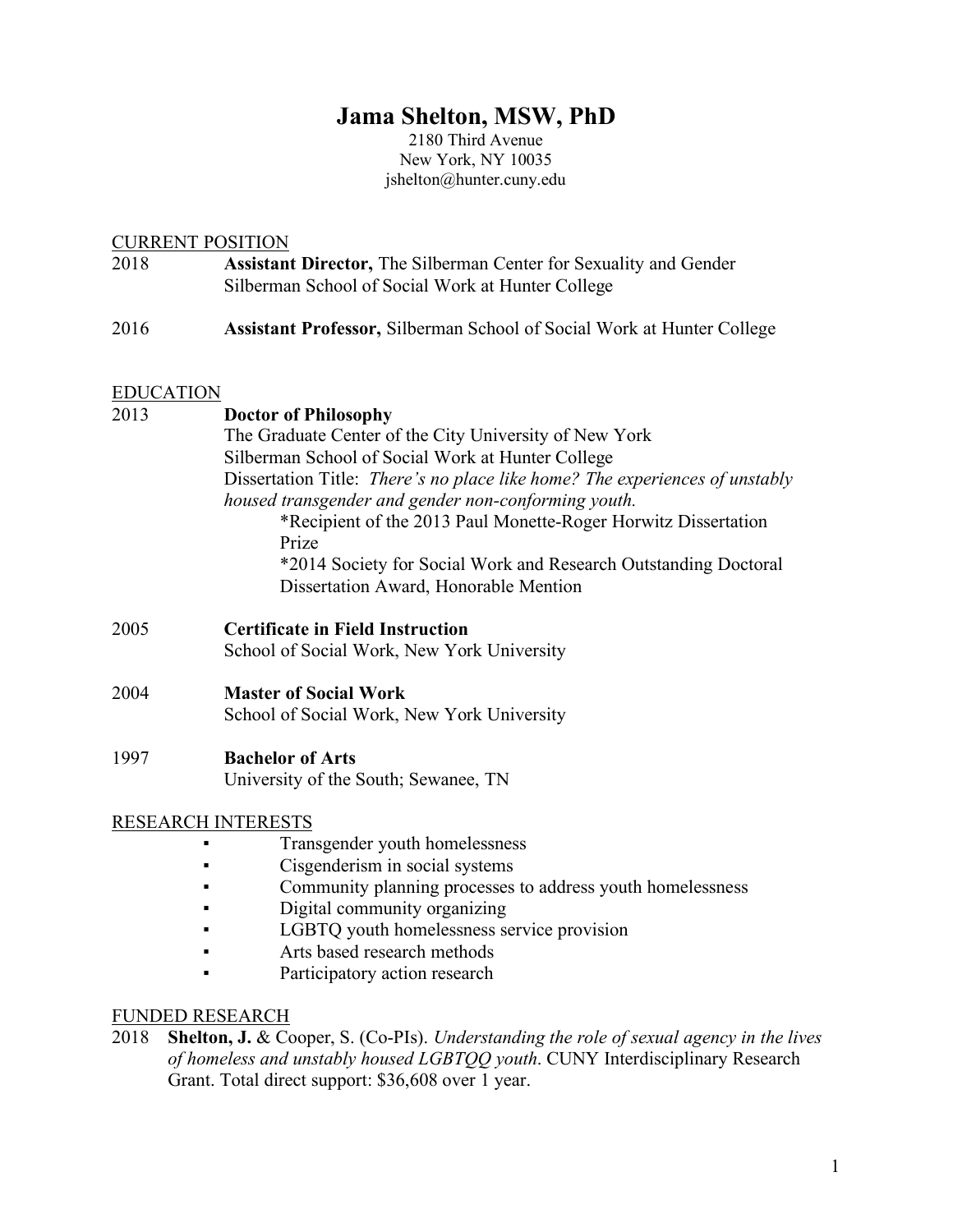| Jama Shelton |
|--------------|
|--------------|

- 2018 Shelton, J. & Dodd, S. (Co-PIs). *Developing a Youth-led National LGBTQ Youth Homelessness Research Agenda*. Annie E. Casey Foundation and The True Colors Fund. Total direct support: \$20,000 over 1 year.
- 2018 Abramovich, A. & **Shelton, J.** (Co-PIs). *Understanding the Long-Term Health Effects of Family Rejection on Queer and Transgender Women.* The Women's XChange, Women's College Hospital Research Institute. Total direct support: \$15,000 over 1 year.
- 2017 **Shelton, J.** & Dodd, S. (Co-PIs). *Exploring gendered pregnancy norms with butch-identified lesbians and genderqueer individuals*. PSC-CUNY. Total direct support: \$3,248 over 1 year.
- 2017 **Shelton, J.** (PI). *Homeless youth risk and resilience survey: New York City.* Supported with start up funds.
- 2015 Ferguson, K. & **Shelton, J.** (Co-PIs).*Technology use among LGBTQ homeless young adults: Enhancing the quality and quantity of research data using a technology-based, peer researcher model (T-PRM)*. Funded by the Hunter College Presidential Fund for Faculty Advancement. Total direct support: \$2,000 over 1 year.
- 2014-2015 Choi, S., Wilson, B., **Shelton, J.**, & Gates, G. (Co-PIs) *Serving our youth: The needs and experiences of lesbian, gay, bisexual, transgender, and questioning youth experiencing homelessness.* Funded by the Palette Fund. Total direct support: \$5,000 over 1 year.
- 2012 **Shelton, J.** (PI) *There's no Place Like Home? The experiences of transgender and gender non-conforming youth experiencing homelessness.* City University of New York Doctoral Student Research Grant. Total direct support: \$1,000.
- 2010 **Shelton, J.** (PI) City University of New York Doctoral Student Research Grant. Dissertation research support and conference attendance. Total direct support: \$1,000.

GRANT APPLICATIONS (in progress or not awarded) 2018 Canadian Observatory on Homelessness & A Way Home Canada. **Shelton, J.**  (International Partner). *Making the Shift: Youth Homelessness Solutions Impact Accelerator*. National Centres of Excellence of Canada. \$75,000,000 over 5 years. (Under review).

- 2018 **Shelton, J.** (PI) & Dechants, J. *Innovative Solutions to LGBTQ Youth Homelessness: A National YPAR Project*. Annie E. Casey Foundation. \$150,000. (In progress).
- 2018 Santa Maria, D., Begun, S., Hsu, H., Bender, K., **Shelton, J.**, Narendorf, S., Petering, R., Ferguson-Colvin, K., & Barman-Adhikari, A. (Co-PIs). *Pregnancy*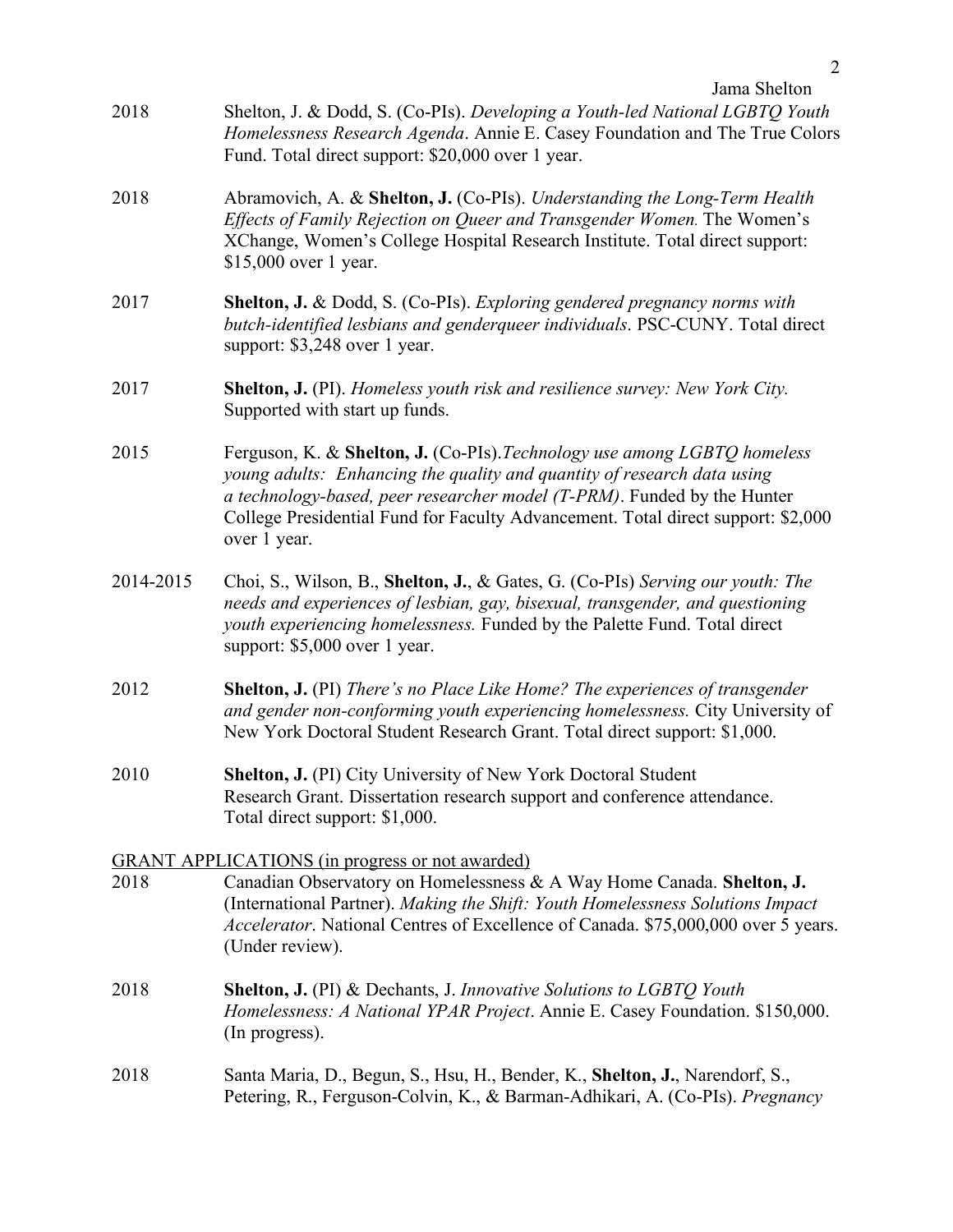*ambivalence among homeless young adults: Implications for healthcare practice and prevention*. American Institutes for Research. \$25,000. (Not awarded)

- 2017 **Shelton, J.** (PI). *#saythisinstead: Addressing transbias in language*. Roddenberry Foundation Fellowship. \$50,000. (Not awarded)
- 2017 Abramovich, A. & **Shelton, J.** (Co-PIs). *Understanding the Long-Term Health Effects of Family Rejection on Queer and Transgender Women.* The Women's XChange, Women's College Hospital Research Institute. \$15,000. (Not awarded)
- 2017 Cooper, S. & **Shelton, J.** (Co-PIs). *Understanding sexual agency's role in homeless and unstably housed LGBTQQ youth's lives*. CUNY Interdisciplinary Research Grant. \$39,735. (Not awarded)
- 2017 **Shelton, J.** (PI). Presidential Fund for Faculty Advancement. *Evaluating prevention and early intervention models for LGBTQ youth homelessness*. Presidential Fund for Faculty Advancement. \$2,175. (Not awarded)

#### ADDITIONAL RESEARCH EXPERIENCE

- 2017 **REALYST Co-Lab Member.** REALYST is a national collaborative of academic and community partners that uses research to inform innovative policies, programs and services aimed at ending homelessness and housing instability among young people. We believe that understanding youth homelessness helps communities create effective solutions for preventing it.
- 2017 **Co-Investigator.** *Homeless youth risk and resilience survey: A multi-city study of youth homelessness.*
- 2016 **Principal Investigator.** *Asking street-based youth about sexual orientation and gender identity.* Postdoctoral project.
- 2015 **Co-Investigator.** *Creating LGBTQ-affirming programs for homeless youth: The True Inclusion Assessment tool*. Postdoctoral project.

#### PEER REVIEWED PUBLICATIONS

- **Shelton, J.**, DeChants, J., Bender, K., Hsu, H., Narendorf, S., Ferguson, K., Petering, R., Barman-Adhikari, A., & Santa Maria, D. (in press). Homelessness and housing experiences among LGBTQ youth and young adults: An intersectional examination across seven U.S. cities. *Cityscape.*
- Santa Maria, D., Flash, C., Narendorf, S., Barman-Adhikari, A., Petering, R., **Shelton, J.**, Hsu, H., & Bender, K. (2018). Knowledge and attitudes about PrEP among homeless young adults: Findings from 7 U.S. cities. *Journal of Adolescent Health.*
- Rodriguez, M. & **Shelton, J.** (in press). Social media and social work. *Encyclopedia of Social Work.*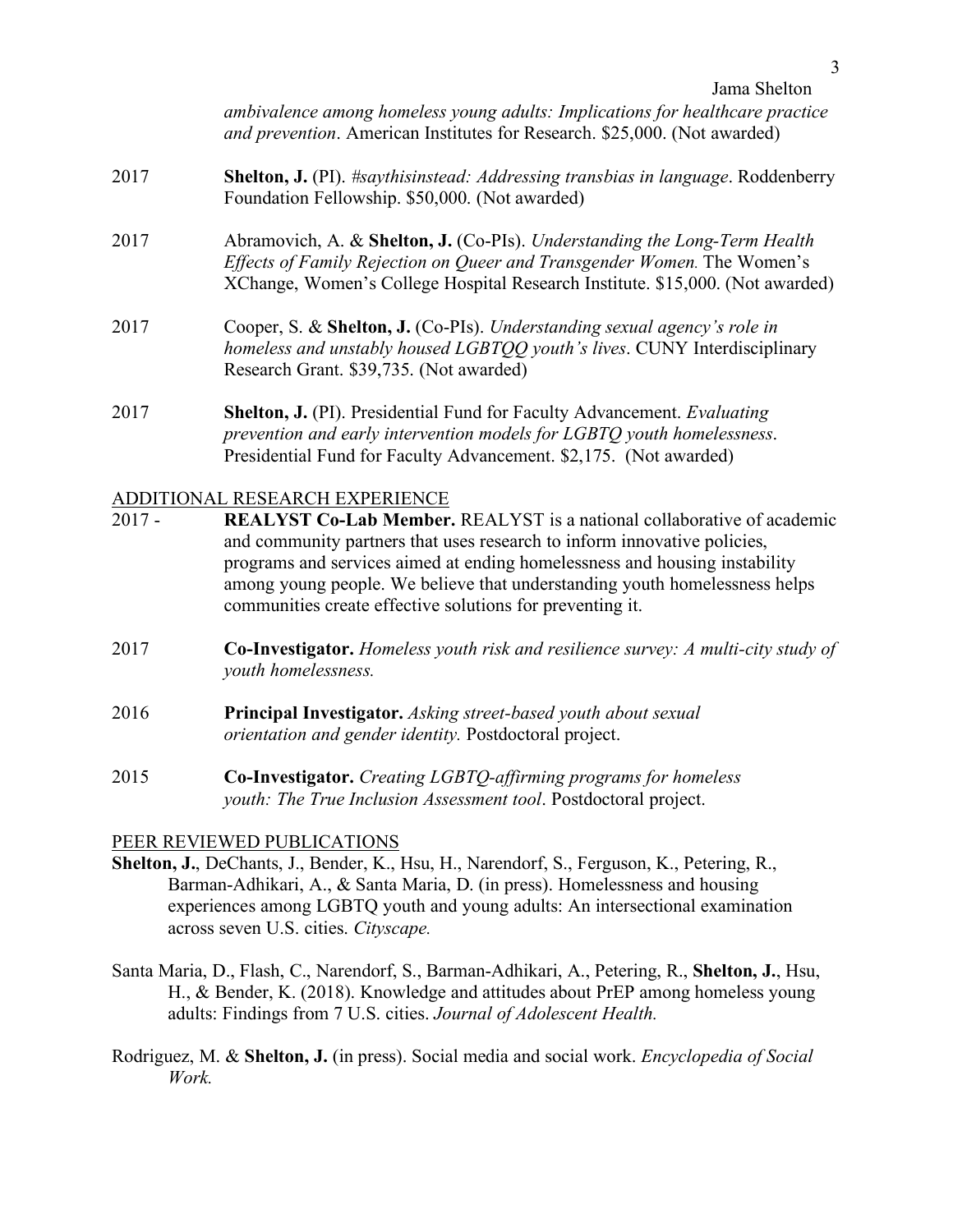- **Shelton, J**. & Dodd, S. (accepted for publication). Beyond the binary: Addressing cisnormativity in the social work classroom. *Journal of Social Work Education*.
- **Shelton, J.**, Kroehle, K., & Andia, M. (under review). The trans person is not the problem: Brave spaces and structural competence as educative tools for trans justice in social work. *The Journal of Sociology and Social Welfare.*
- Santa Maria, D., Gallardo, K., Narendorf, S., Petering, R., Barman-Adhikari, A., Flash, C., Hsu, H., **Shelton, J.**, Ferguson, K., & Bender, K.(under review). Implications for PrEP uptake in young adults experiencing homelessness: A mixed methods study. *AIDS Education and Prevention.*
- Wagaman, A., **Shelton, J**., & Carter, R. (under review). *"I'm totally transariffic":* Exploring resilience among transgender and gender expansive youth in community-based contexts. *Child and Youth Services.*
- **Shelton, J.** (under review). Transgender and Gender Expansive Youth. In *At the Intersections II: A collaborative report on LGBTQ youth homelessness*, Price, C., Wheeler, C., Shelton, J., & Maury, M. (Eds.). True Colors Fund and the National LGBTQ Task Force.
- **Shelton, J.** (under review). Research and Data. In *At the Intersections II: A collaborative report on LGBTQ youth homelessness*, Price, C., Wheeler, C., Shelton, J., & Maury, M. (Eds.). True Colors Fund and the National LGBTQ Task Force.
- **Shelton, J.** (under review). Shifting the Narrative. In *At the Intersections II: A collaborative report on LGBTQ youth homelessness*, Price, C., Wheeler, C., Shelton, J., & Maury, M. (Eds.). True Colors Fund and the National LGBTQ Task Force.
- **Shelton, J.**, Poirier, J., Wheeler, C., & Abramovich, A. (2018). Reversing erasure of youth and young adults who are LGBTQ and access homelessness services: Asking about sexual orientation, gender identity, and pronouns. *Sexual Orientation, Gender Identity, and Child Welfare*, special issue of *Child Welfare, 96*(2), 1-28.
- Poirier, J. & **Shelton, J.** (Eds.). (2018). *Sexual Orientation, Gender Identity/Expression, and Child Welfare,* special issue of *Child Welfare Journal of Policy, Practice and Program.*
- **Shelton, J.** (2018). LGBT youth homelessness: What are you going to do about it? *Public Integrity*, 1-4.
- Wagaman, A., **Shelton, J**., & Carter, R. (2018). Queering the social work classroom: Strategies for increasing inclusion of LGBTQ people and experiences. *Journal of Teaching in Social Work.* 1-17.
- Shelton, J. & Bond, L. (2017). "It just never worked out": How transgender and gender expansive youth understand their pathways into homelessness. *Families in Society, 98*(4), 235-242.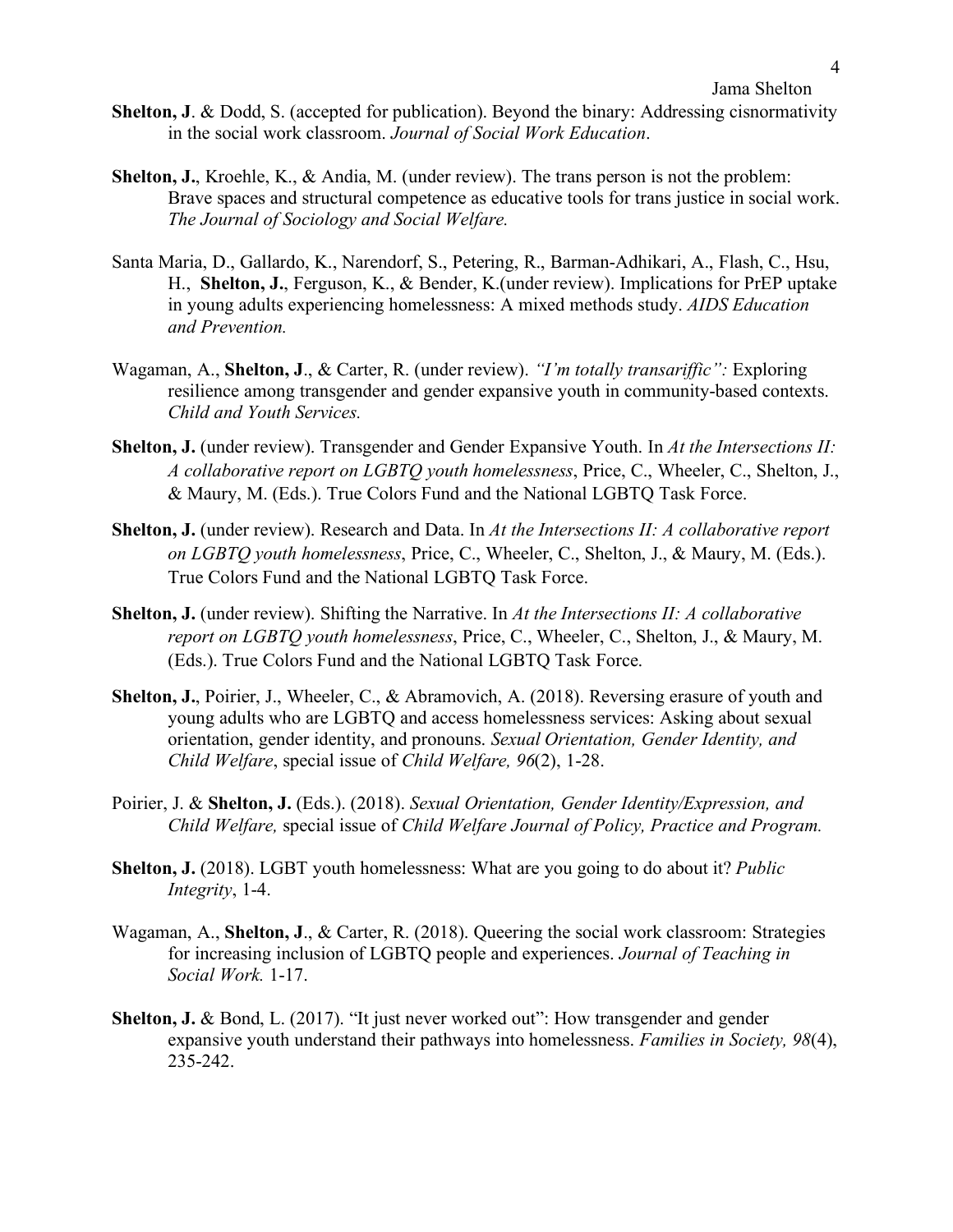- **Shelton, J**., Wagaman, A., & Small, L. (2017). "I'm more driven now": Resilience and resistance among transgender and gender expansive youth experiencing homelessness. *Today's Transgender Youth: Health, Well-being, and Opportunities for Resilience*, special issue of *International Journal of Transgenderism*.
- **Shelton, J.** (2017). Social Work Practice with LGBT Youth. In Mallon, G. (ed.) *Social Work Practice with Lesbian, Gay, Bisexual, and Transgender People.* New York, NY: Routledge Press.
- Abramovich, A. & **Shelton, J.** (Eds.). (2017). *Where am I going to go? Intersectional approaches to ending LGBTQ2S youth homelessness in Canada and the US*. Toronto, ONT: Canadian Homelessness Research Network Press.
- Abramovich, A. & **Shelton, J**. (2017). Where are we now? In Abramovich, A. & Shelton, J. (Eds.), *Where am I going to go? Intersectional approaches to ending LGBTQ2S youth homelessness in Canada and the US*. Toronto, ONT: Canadian Homelessness Research Network Press.
- **Shelton, J.** & Abramovich, A. (2017). The way forward. In Abramovich, A. & Shelton, J. (Eds.), *Where am I going to go? Intersectional approaches to ending LGBTQ2S youth homelessness in Canada and the US*. Toronto, ONT: Canadian Homelessness Research Network Press.
- **Shelton, J**., Price, C., & VanCleefe, P. (2017). Authentic youth and young adult partnerships: Broadening the narrative of LGBTQ youth homelessness. *Journal of Family Strengths, 17*(2), 1-10*.*
- **Shelton, J.** (2016). Reframing risk for transgender youth experiencing homelessness. *Journal of Gay and Lesbian Social Services. 28*(4), 277-291*.*
- **Shelton, J.** (2016). Shifting the Narrative. In *At the Intersections: A collaborative report on LGBTQ youth homelessness*, Price, C., Wheeler, C., Shelton, J., & Maury, M. (Eds.). True Colors Fund and the National LGBTQ Task Force.
- Price, C., Wheeler, C., **Shelton, J.**, & Maury, M. (Eds.). (2016). *At the Intersections: A collaborative report on LGBTQ youth homelessness*. True Colors Fund and the National LGBTQ Task Force.
- **Shelton, J.** (2015). Transgender youth homelessness: Understanding programmatic barriers through the lens of cisgenderism. *Children and Youth Services Review, 59*, 10-18*.*
- **Shelton, J.** & Winkelstein, J. (2014). Librarians and Social Workers: Working Together for LGBTQ Youth*. Young Adult Library Services,* Fall 2014, 20-23.
- **Shelton, J.**, Sabatino, C., Winterkorn, G., Brigham, F. & Gay, H., (2011). Providing to one's own community: A panel discussion*. The Journal of Gay and Lesbian Mental Health*, *15*(2), 211-217.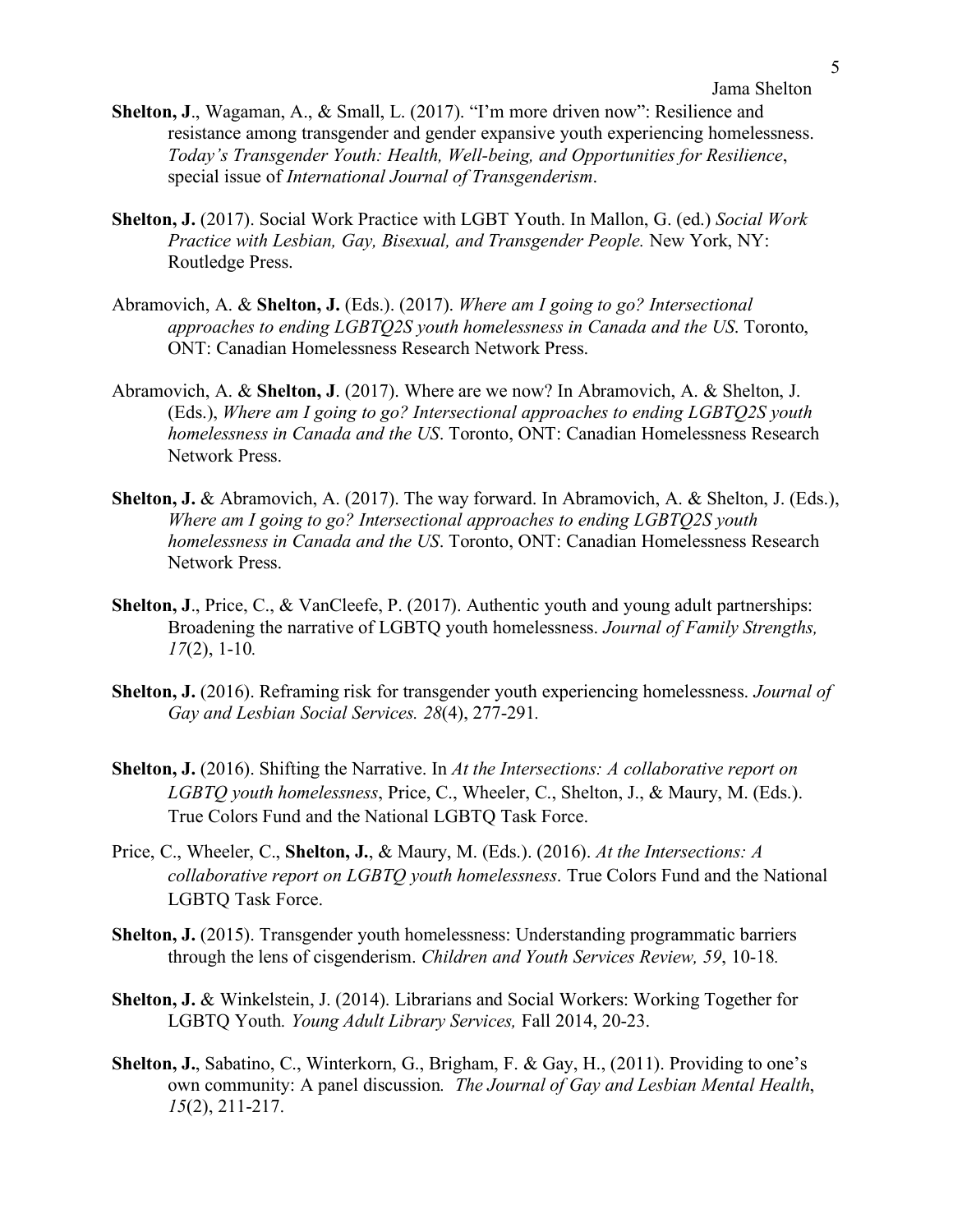#### MANUSCRIPTS IN PREPARATION

- **Shelton, J.** (in preparation). Sexuality. In J. Bertherton & N. Pleace (eds.), *Routledge Handbook of Homelessness.*
- **Shelton, J. & Pucci-Garcon, T. (in preparation). Homelessness among transgender and non**binary individuals. In S.K. Kattari, N.E. Walls, L. Kattari, & M.K. Kinney (eds.), *Social Work and Health Care with Transgender/Non-Binary Individuals and Communities*.
- **Shelton, J.** (in preparation). Homeless youth service providers perceptions of LGBTQ inclusion.
- Narendorf, S., Bender, K., Minott, K., **Shelton, J.**, & Santa Maria, D. (in preparation). Experiences of discrimination among young adults experiencing homelessness: Relation to mental health.
- Abramovich, A. & **Shelton, J.** (in preparation). Identifying obstacles to accessing mental health services by LGBTQ2S youth experiencing homelessness through Brokered Dialogue.
- **Shelton, J. & Abramovich, A. (in preparation). Arts-based research methods with queer youth** experiencing homelessness.

#### ADDITIONAL PUBLICATIONS

- **Shelton, J.** (2018, February). The ConneQT Point Source Youth Pilot Program: Process Evaluation.
- **Shelton, J.** (2017, Autumn). Addressing LGBT youth and young adult homelessness in the United States. *Homeless in Europe*, *The Magazine of FEANTSA - The European Federation of National Organisations Working with the Homeless*, 4-6.
- Abramovich, A. & **Shelton, J.** (2017, May 17). Where am I going to go? What am I going to do? The Homeless Hub, Canada. http://homelesshub.ca/blog/where-am-i-going-go-what-ami-going-do
- Abramovich, A. & **Shelton, J.** (2017, May 15). Where do youth go when their families reject them? Huffington Post, Canada. http://www.huffingtonpost.ca/alex-ilonaabramovich/day-against-homophobia-transphobia\_b\_16614690.html
- Price, C., Wheeler, C., **Shelton, J.**, Ellasante, I. (Spring 2017). LGBT youth homelessness: Considerations for child welfare workers. *Child Welfare 360*.
- Choi, S.K., Wilson, B.D.M., **Shelton, J.**, & Gates, G. (2015). Serving our Youth 2015: The Needs and Experiences of Lesbian, Gay, Bisexual, Transgender, and Questioning Youth Experiencing Homelessness. Los Angeles: The Williams Institute with the True Colors Fund.
- Shelton, J. & Abramovich, A. (2015, June 19). We must remember homeless LGBTQ2S youth during pride. Huffington Post Impact, Canada. http://www.huffingtonpost.ca/alex-ilonaabramovich/homeless-lgbtq2s-youth\_b\_7620060.html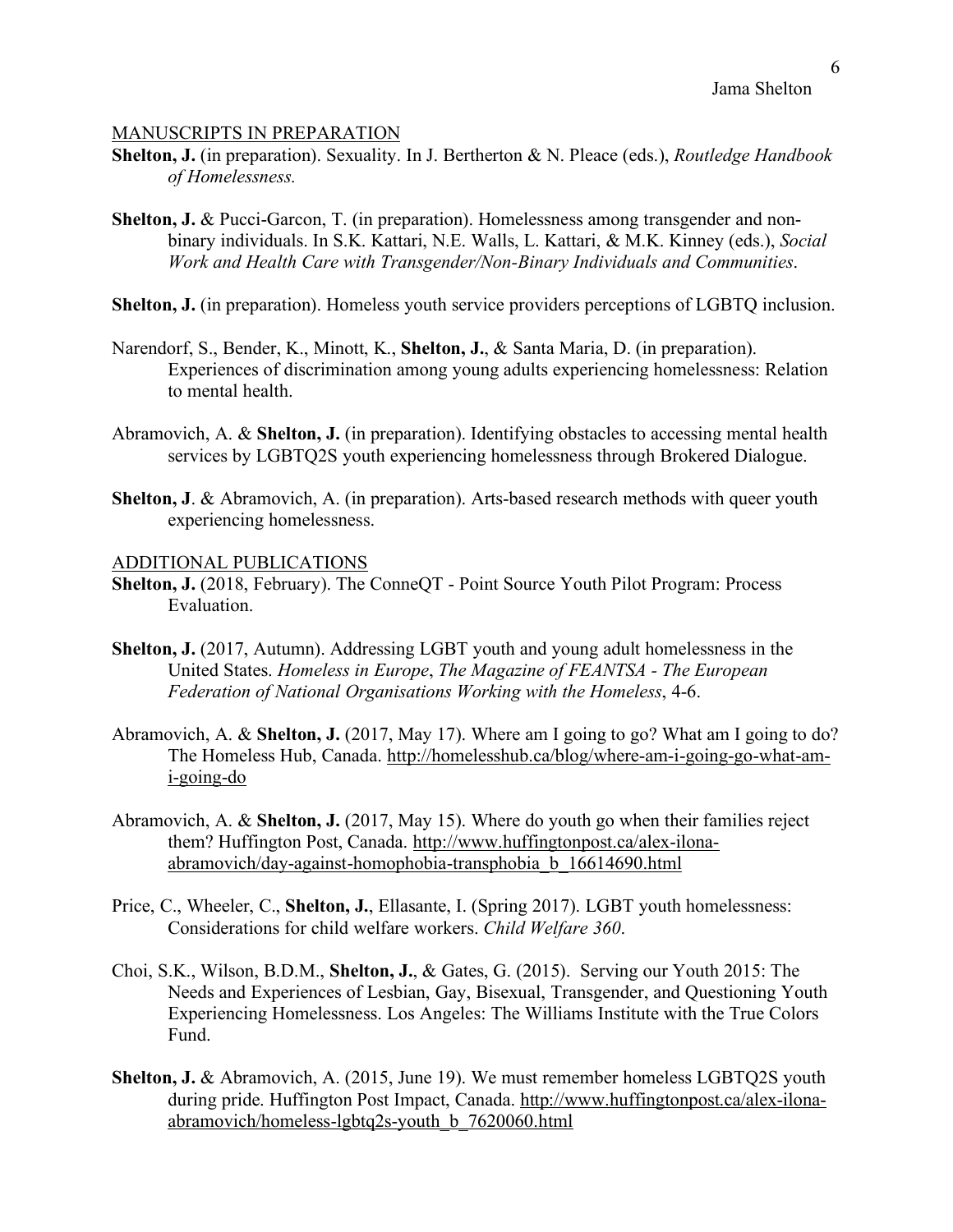- **Shelton, J.** (2015, January 9). The True Youth Count Toolkit: A resource for your PIT count. United States Interagency Council on Homelessness blog. http://usich.gov/blog/the-trueyouth-count-toolkit
- **Shelton, J.** (2014). TGNC young people and housing instability. In *Trans Bodies, Trans Selves.* Oxford University Press.
- **Shelton, J.** (2014, October 16). LGBT youth homelessness is not an us/them issue. Huffington Post Gay Voices. http://www.huffingtonpost.com/jama-shelton/lgbt-youth-homelessnessi\_b\_5991742.html
- Lowrey, S. & **Shelton, J.** (2014, June). Homeless to hero series. *The Advocate.* http://www.advocate.com/authors/sassafras-lowrey-and-jama-shelton
- **Shelton, J.** (2014, February 5). How to keep LGBT youth from becoming homeless. Family and Youth Services Bureau, National Clearinghouse on Families and Youth podcast. http://ncfy.acf.hhs.gov/media-center/podcasts/ncfy-voices-how-keep-lgbtq-youthbecoming-homeless
- **Shelton, J.** (2013, September 12). Including LGBT youth in the Runaway and Homeless Youth Act reauthorization. United States Interagency Council on Homelessness blog. http://usich.gov/blog/RHYA\_reauth
- **Shelton, J.** (2013, July 30). Homeless gay and transgender youth count! United States Interagency Council on Homelessness blog. http://usich.gov/blog/homeless\_gay\_and\_transgender\_youth\_count
- **Shelton, J.** (2013, May 22). Ending LGBT youth homelessness: Forty to None Project's multipronged approach. Huffington Post Gay Voices. http://www.huffingtonpost.com/jamashelton/ending-lgbt-youth-homelessness-forty-to-none-projects-multi-prongedapproach\_b\_3273593.html
- **Shelton, J.** (2013, April 10). Organizing a new national movement to end LGBT youth homelessness. Huffington Post Gay Voices. http://www.huffingtonpost.com/jamashelton/organizing-a-new-national b 2992298.html
- **Shelton, J.** (2011). *Social media and homeless youth services*. In J. Bolas (Ed.). State of the City's Homeless Youth Report*.* The New York City's Association of Homeless and Street-Involved Youth Organizations.
- **Shelton, J.** & Nolan, T. (2009). *Lesb*ian*, gay, bi and transgender youth issues*. In J. Bolas (Ed.). State of the City's Homeless Youth Report*.* The New York City's Association of Homeless and Street-Involved Youth Organizations.
- **Shelton, J.** & Wood, F. (2012, 2009). *Transgender youth*. In J. Bolas (Ed.). *State of the City's Homeless Youth Report.* The New York City's Association of Homeless and Street-Involved Youth Organizations.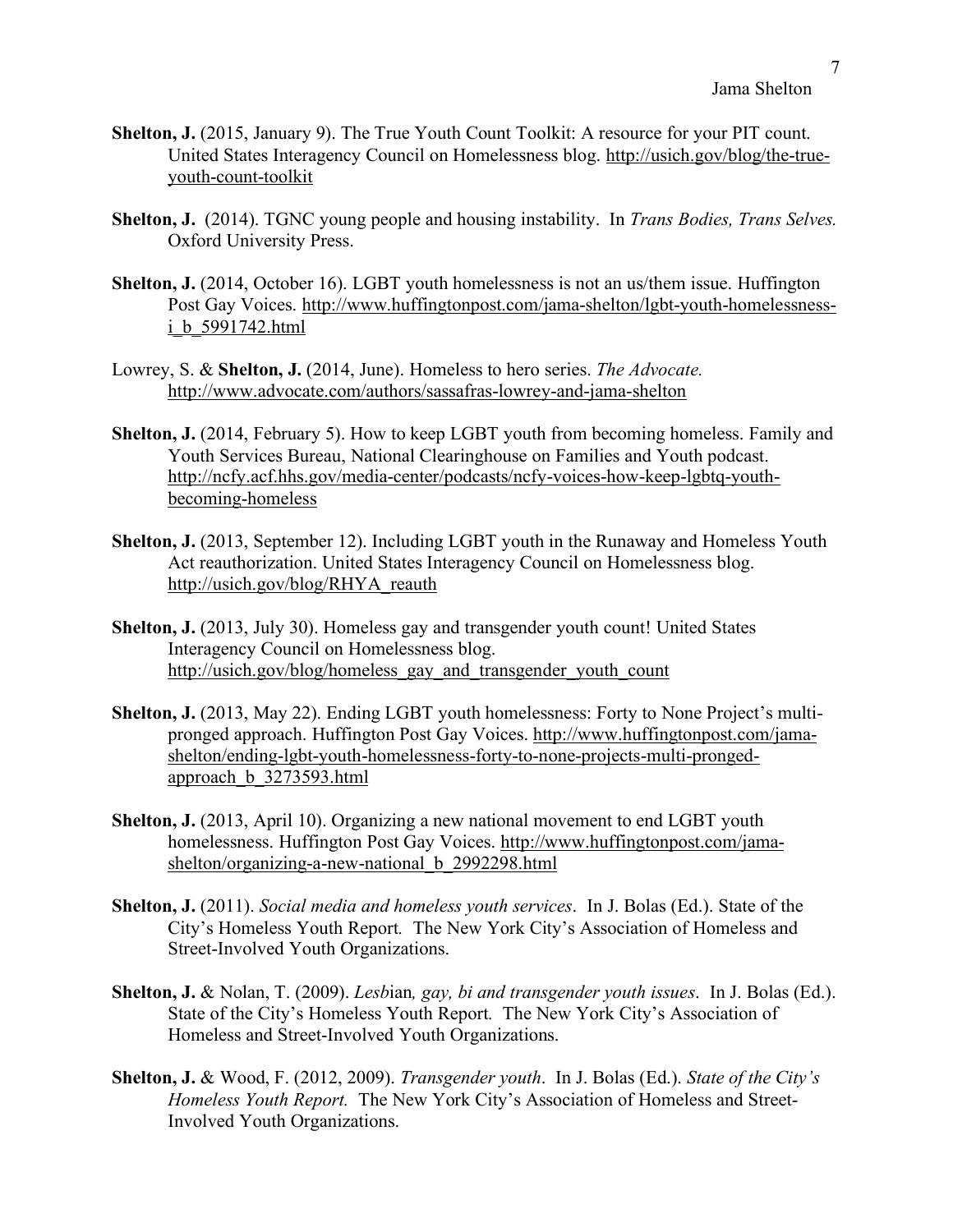**Shelton, J.** (2008). Redefining realities through self-representational performance*.* In S. Driver (Ed.) *Queer Youth Cultures: Performative and Political Practices*. Susan Driver (ed).

SUNY Press, 69-86.

**Shelton, J.** & Tully, B. (2007). *Permanent housing.* In State of the City's Homeless Youth Report, James Bolas (ed). The New York City's Association of Homeless and Street-Involved Youth Organizations.

AWARDS AND RECOGNITIONS

| 2018                       | Nominee, Society for Social Work and Research Deborah K. Padgett Early Career                                                |
|----------------------------|------------------------------------------------------------------------------------------------------------------------------|
|                            | <b>Achievement Award</b>                                                                                                     |
| 2018                       | Pride Watch List, City & State New York                                                                                      |
| 2018                       | Presidential Travel Award, Hunter College, CUNY                                                                              |
| 2017                       | Faculty Research Fellow, Hunter College, CUNY                                                                                |
| 2017                       | Presidential Travel Award, Hunter College, CUNY                                                                              |
| 2016                       | CSWE Council on Sexual Orientation, Gender Identity and Expression (CSOGIE)<br>Scholarship Award, Honorable Mention          |
| 2016                       | Selected for recognition in special poster session "Adolescence in Diverse<br>Contexts," Society for Research on Adolescence |
| 2015                       | Mid-Career Exemplary Social Work Leader Award of the National                                                                |
|                            | Association of Social Workers - New York City Chapter                                                                        |
| 2015                       | Arnold Grossman Outstanding Faculty Service to the LGBTQ Community                                                           |
|                            | Award, New York University LGBTQ Student Center                                                                              |
| 2015                       | Dedicated and Deserving Social Work Award, Social Work Today                                                                 |
| 2014                       | Featured Emerging Scholar Spotlight, Society for Research on Adolescence                                                     |
| 2014                       | Featured in Next Generation of Stonewall, NYC Pride Guide                                                                    |
| 2014                       | Society for Social Work and Research Outstanding Doctoral Dissertation                                                       |
|                            | Award, Honorable Mention                                                                                                     |
| 2013                       | Paul Monette-Roger Horwitz Dissertation Prize, Center for LGBTQ Studies                                                      |
| 2013                       | Distinguished Alumni Award, New York University School of Social Work                                                        |
| 2013                       | 40 Under 40, Advocate Magazine                                                                                               |
| 2013, 2012                 | Faculty Marshall (student elected), Hunter College School of Social Work                                                     |
| 2011                       | Selected Participant, EARA/SRA Summer School, University of Arizona                                                          |
| 2009                       | Honorable Mention, NASW Emerging Leaders Award                                                                               |
| 2007-2012                  | Fellowship Recipient, City University of New York Graduate Center                                                            |
| 2003                       | Fellowship Recipient, New York University School of Social Work                                                              |
| 1998                       | Assistant Tennessee Williams Fellow, University of the South                                                                 |
| <b>ACADEMIC EXPERIENCE</b> |                                                                                                                              |
| 2015-2016                  | Postdoctoral Research Fellow McSilver Institute for Poverty Policy and                                                       |
|                            | Research, New York University Silver School of Social Work                                                                   |

### 2010-2011 **Graduate Assistant**

Office of the Provost, Hunter College, New York City

2009-2015 **Adjunct Professor** New York University School of Social Work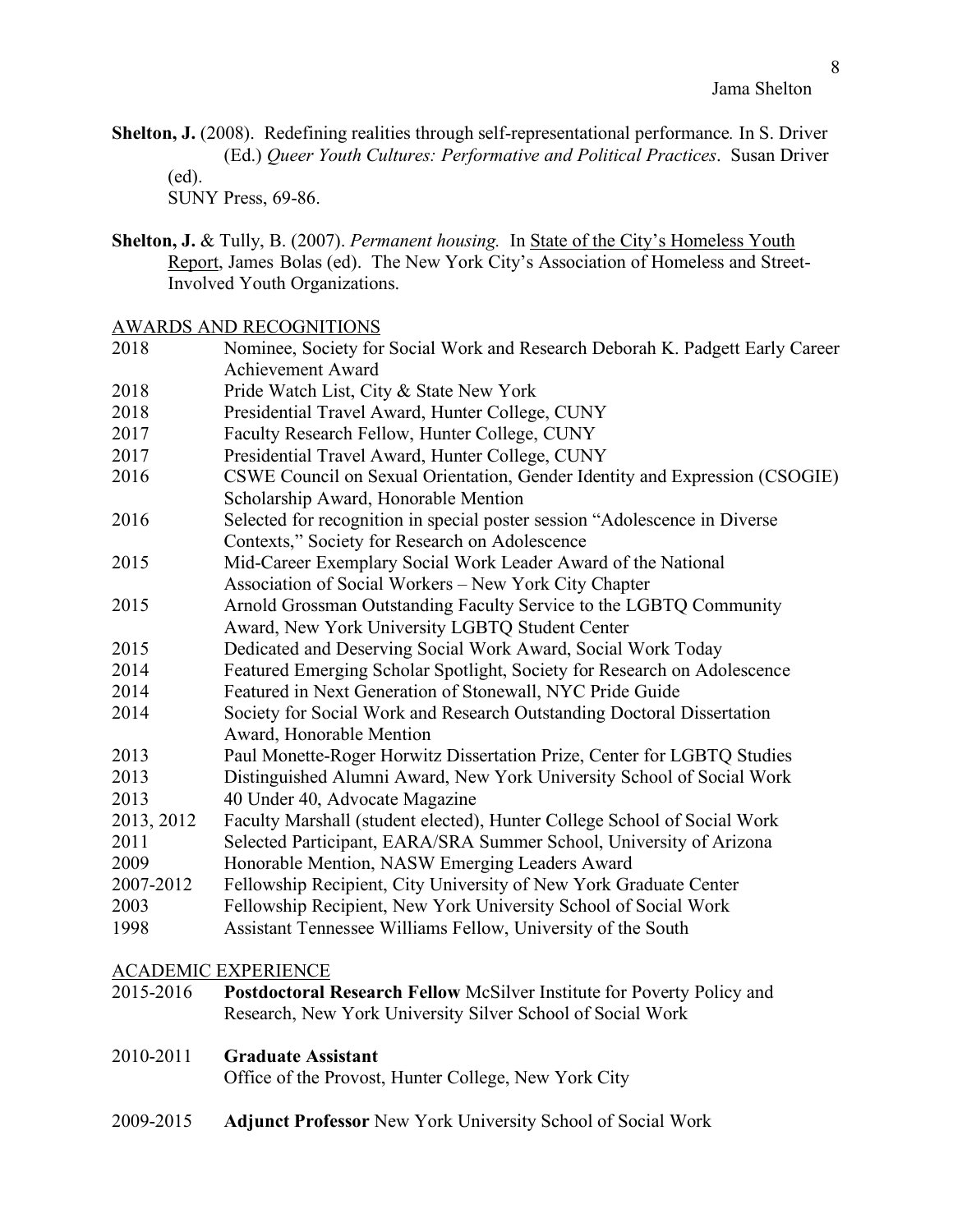MSW courses: Advanced Social Policy, LGBTQ Issues

BSW courses: Homelessness

2008-2014 **Adjunct Professor** Silberman School of Social Work at Hunter College MSW Courses: Social Work Practice Human Behavior in the Social Environment I & III Ways of Knowing: Social Work and the Arts Professional Seminar 2008-2016 **Field Instructor** Hunter College School of Social Work 2005-2013 **Field Instructor** New York University School of Social Work

### JURIED CONFERENCE PRESENTATIONS

- Harner, V., Dziengel, L., Wagaman, A., **Shelton, J.,** McInroy, L., & Dodd, S. "Cisgender, Transgender, Bigender, Nonbinary, Genderfluid in Social Work...What's it about? Let's Talk!" Council on Social Work Education Annual Meeting. Orlando, FL. November 2018.
- Rodriguez, M. & **Shelton, J.** "Incorporating Digital Organizing Tools into the Macro Classroom: A Hands-on Approach." Council on Social Work Education Annual Meeting. Orlando, FL. November 2018.
- Petering, R., Hsu, H., Barman-Adhikari, A., Santa Maria, D., **Shelton, J.**, Bender, K., Narendorf, S., & Onasch-Vera, L. "Involvement in gun violence and PTSD among young adults experiencing homelessness." American Public Health Association Annual Meeting & Expo. San Diego, CA. November, 2018.
- **Shelton, J.** "Holistic Policy Approaches to Addressing Trans Youth Homelessness." True Colors Fund Impact Summit. Atlanta, GA. October 2018.
- **Shelton, J.** "Safe Spaces are not Enough." True Colors Fund Impact Summit. Atlanta, GA. October 2018.
- **Shelton, J.** & Dodd, S.J. "Beyond the Binary: Addressing Cisnormativity in the Social Work Classroom." Social Work and Sexualities International Conference. Montreal, Quebec. August 2018.
- Santa Maria, D., Flash, C., Narendorf, S., Barman-Adhikari, A., Petering, R., **Shelton, J.**, Hsu, H., & Bender, K."Knowledge and Attitudes about PrEP and nPEP among a 7-City Sample of Homeless Young Adults." Society of Adolescent Health and Medicine Conference. Seattle, WA. March 2018.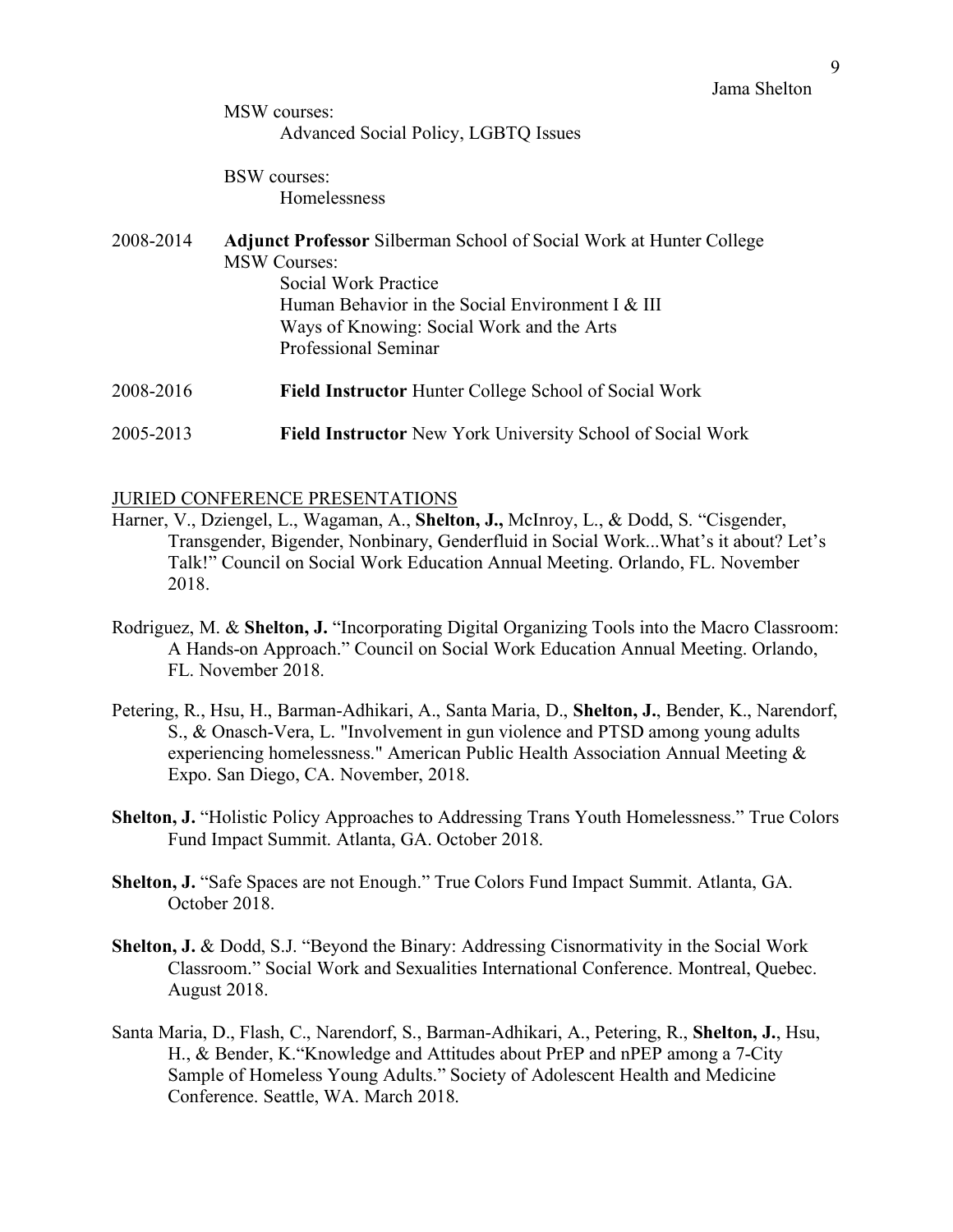- **Shelton, J.**, Wagaman, A., Small, L., & Abramovich, A. "'I'm More Driven Now': Resilience and Resistance Among Transgender and Gender Expansive Youth Experiencing Homelessness." Society for Social Work and Research. Washington, D.C. January 2018.
- **Shelton, J. & Ferguson, K. "Perception of Barriers to and Supports for Exiting Homelessness** Among Homeless Young Adults." Society for Social Work and Research. Washington, D.C. January 2018.
- Wagaman, A., **Shelton, J.**, & Carter, R. "Building Connections, Resisting Constrictions: Transgender Youth and Mechanisms for Resilience." Society for Social Work and Research. Washington, D.C. January 2018.
- Narendorf, S., Bender, K., Minott, K., **Shelton, J.**, & Santa Maria, D. "Experiences of Discrimination Among Young Adults Experiencing Homelessness: Relation to Mental Health." Society for Social Work and Research. Washington, D.C. January 2018.
- Narendorf, S., Bender, K., Ferguson, K., **Shelton, J.**, Petering, R., Hsu, H., Santa Maria, D. "Establishing a National Research Collaborative to Examine Risk and Resilience Among Homeless Young Adults in Seven U.S. Cities." Society for Social Work and Research. Washington, D.C. January 2018.
- Santa Maria, D., Flash, C., Narendorf, S., Barman-Adhikari, A., Petering, R., Bender, K., Ferguson, K., Hsu, H., **Shelton J.** "Development of a Nurse Case Management HIV Prevention Intervention for Homeless Young Adults." Association for Nurses in AIDS Care National Conference. Dallas, TX. November 2017.
- **Shelton, J.** "Beyond the binary: Understanding cisnormativity." True Colors Fund 40 to None Summit. Philadelphia, PA. October 2017.
- **Shelton, J. & Baker, A. "I don't want to say the wrong thing: Asking SOGI and pronoun** questions." True Colors Fund 40 to None Summit. Philadelphia, PA. October 2017.
- **Shelton, J.** ""It just never worked out": How transgender and gender expansive youth understand their pathways into homelessness." Diversity in Organizations, Communities, and Nations Annual Conference. Toronto, ON. July 2017.
- **Shelton, J.** & Abramovich, A. "Providing affirming services to LGBTQ2S youth experiencing homelessness." Diversity in Organizations, Communities, and Nations Annual Conference. Toronto, ON. July 2017.
- **Shelton, J. & Wheeler, C. "They should just ask: Sexual orientation, gender identity, and** pronouns among homeless youth." Society for Social Work and Research. New Orleans, LA. January 2017.
- Wagaman, A., **Shelton, J.**, & Carter, R. "Queering the social work classroom: Strategies for Increasing Inclusion of LGBTQ People and Experiences." Council on Social Work Education Annual Meeting. Atlanta, GA, November 2016.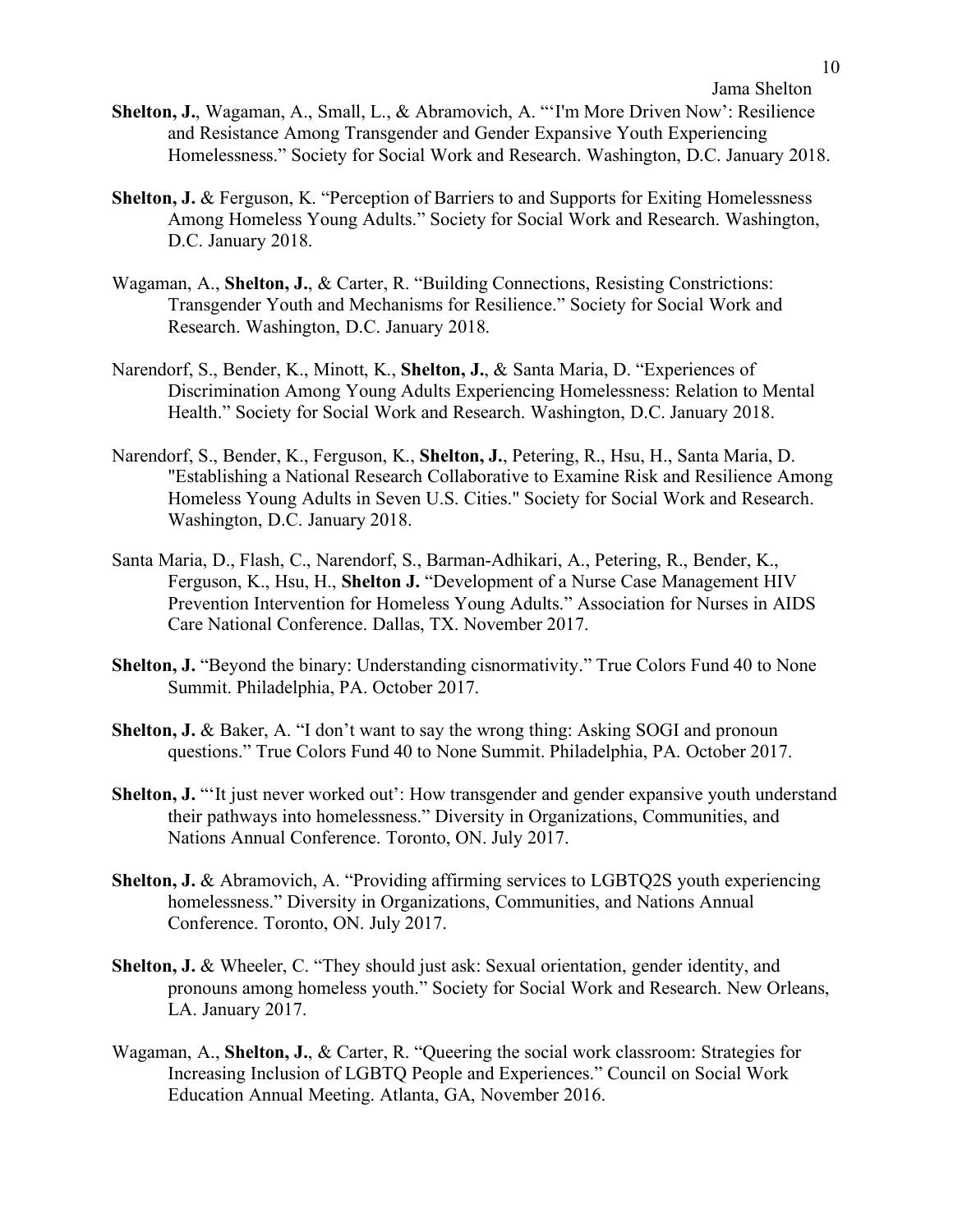Poirier, J. & **Shelton, J.** "Building inclusive and affirming communities: Ending LGBTQ youth homelessness." Diversity in Organizations, Communities, and Nations Annual Conference. Granada, Spain. July 2016.

- **Shelton, J.** & Winkelstein, J. "Safe in the stacks: Public libraries serving LGBTQ homeless youth." Public Library Association Annual Conference. Denver, CO. April 2016.
- **Shelton, J.** "The other side of risk: Reframing homelessness for transgender and gender nonconforming young people." Society for Social Work and Research. Washington, D.C. January 2016.
- **Shelton, J.** "Preventing LGBTQ youth homelessness: An update from the LGBTQ youth homelessness prevention initiative." 2015 Runaway and Homeless Youth Grantee Conference, Runaway and Homeless Youth Training and Technical Assistance Center. New Orleans, LA. November 2015.
- **Shelton, J.** "Understanding programmatic barriers for homeless transgender youth through the lens of cisgenderism." Council on Social Work Education Annual Meeting. Denver, CO. October 2015.
- Maury, M. & **Shelton, J.** "Fostering resilience in homeless youth." Human Rights Campaign Foundation Time to Thrive Conference. Portland, OR. February 2015.
- **Shelton, J. & Poirier, J. "Communities coming together to prevent LGBT youth homelessness."** Human Rights Campaign Foundation Time to Thrive Conference. Portland, OR. February 2015.
- **Shelton, J.** "Finding a gender home: Gender identity assertion and housing status among unstably housed transgender youth." Society for Social Work and Research. New Orleans, LA. January 2015.
- **Shelton, J.** "Transgender youth: Understanding and addressing systemic barriers to create inclusive spaces." 2015 Runaway and Homeless Youth Grantee Conference, Runaway and Homeless Youth Training and Technical Assistance Center. Phoenix, AZ. November 2014.
- **Shelton, J.** "Preventing LGBT youth homelessness: Early reports from a new pilot initiative." 2015 Runaway and Homeless Youth Grantee Conference, Runaway and Homeless Youth Training and Technical Assistance Center. Phoenix, AZ. November 2014.
- **Shelton, J. & Winkelstein, J. "Safe in the stacks: Community spaces for homeless LGBT** youth." Institute for Children, Poverty, & Homelessness Beyond Housing Conference. NYC. January 2014.
- **Shelton, J. & Winkelstein, J. "Safe in the stacks: Community spaces for homeless LGBT** youth." Creating Change Conference. Houston, TX. January 2014.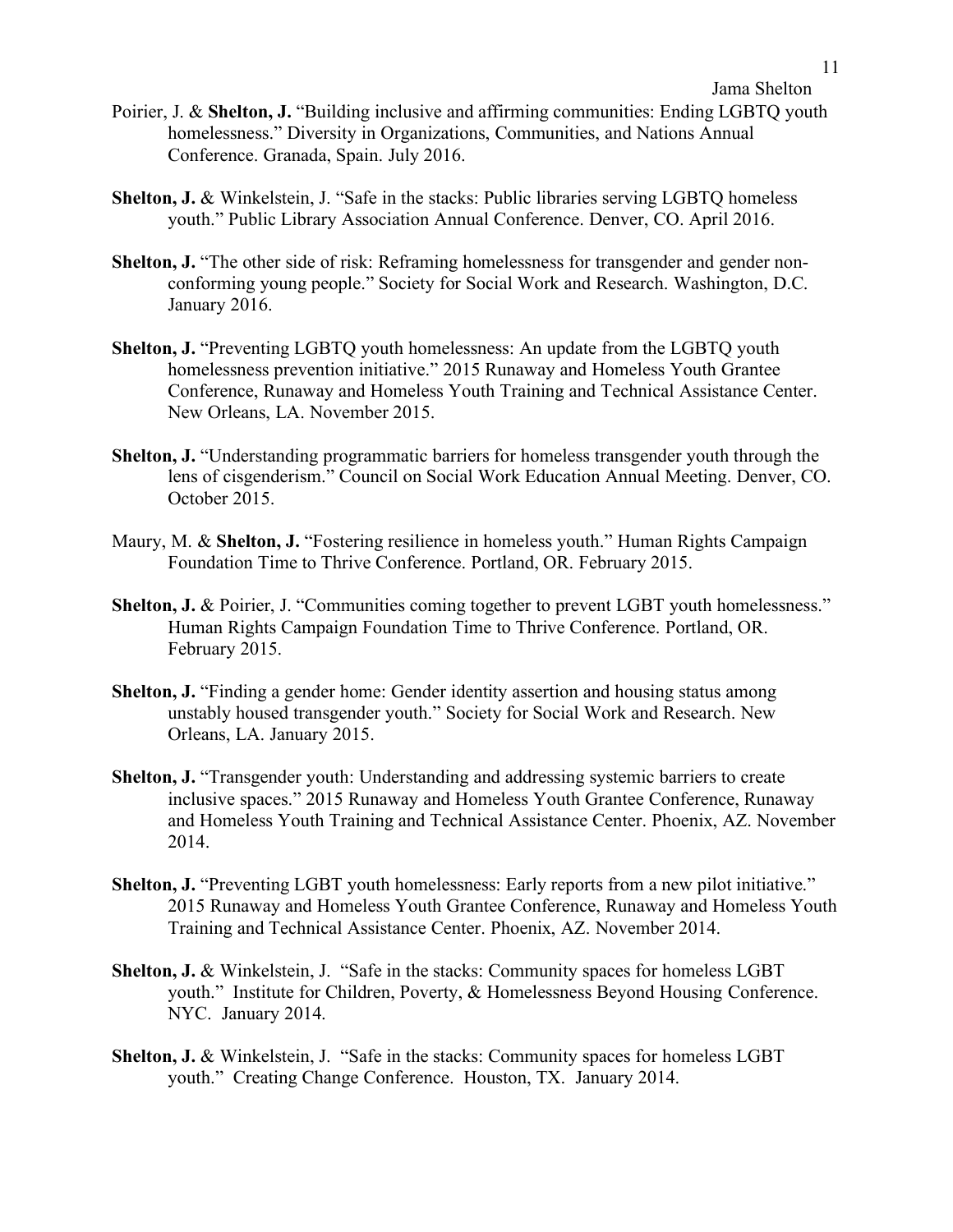- **Shelton, J. & Silva, C.** "Building a national movement to end LGBTQ youth homelessness." Creating Change Conference. Houston, TX. January 2014.
- **Shelton, J.** "The other side of risk: Reframing housing instability for transgender and gender nonconforming young people." American Public Health Association Annual Meeting, Boston, MA. November 2013.
- **Shelton, J.** "The experiences of unstably housed transgender and gender non-conforming (GNC) youth." Philadelphia Trans Health Conference. Philadelphia, PA. June 2013.
- **Shelton, J. & Winkelstein, J. "Safe in the stacks: Community spaces for homeless LGBT** youth." American Library Association Annual Meeting. Chicago, IL. June 2013.
- **Shelton, J.** "There's no place like home? The experiences of unstably housed transgender and gender non-conforming (GNC) youth." Society for Social Work and Research Annual Conference. San Diego, CA. January 2013.
- **Shelton, J.**, Aidala, A., & Ziv, T. "Sexual/gender identity, trauma and HIV/AIDS: Intersecting risk for LGBTQ homeless youth." American Public Health Association Annual Meeting, San Francisco, CA. October 2012.
- **Shelton, J.**, Sabatino, C. & Winterkorn, G. "TRANSformative social work: A new theory of practice for working with transgender communities." Philadelphia Trans Health Conference, Philadelphia, PA. June 2012.
- **Shelton, J.**, Sabatino, C. & Winterkorn, G. "No blank slates: Challenging gender/heteronormativity through transformative practice." TransFormations: Clinical Perspectives on Transgender Experience and Cultural Contexts, Institute for Contemporary Psychotherapy, NYC. February 2012.
- **Shelton, J.** & Winterkorn, G. "Radical practice: Challenging hetero/gender normativity." Social Welfare Action Alliance 25<sup>th</sup> Anniversary National Meeting and Conference, Washington, DC. June 2011.
- **Shelton, J.**, Sabatino, C. & Winterkorn, G. "No Blank Slates: Challenging Traditional Practice Norms." Philadelphia Trans Health Conference, Philadelphia, PA. June 2011.
- **Shelton, J.**, Sabatino, C. & Winterkorn, G. "Providing to one's own community: A panel discussion on the challenges and rewards for practitioners using their gender identity and experience to inform their work with clients in the trans community*.*" RISE Social Justice Conference, NYC. October 2010.
- **Shelton, J.**, Sabatino, C. & Winterkorn, G. "Providing to one's own community: A panel discussion on the challenges and rewards for practitioners using their gender identity and experience to inform their work with clients in the trans community." Philadelphia Trans Health Conference, Philadelphia, PA. June 2010.

**Shelton, J.**, Sabatino, C., Winterkorn, G., Brigham, F. & Gay, H. "Providing to one's own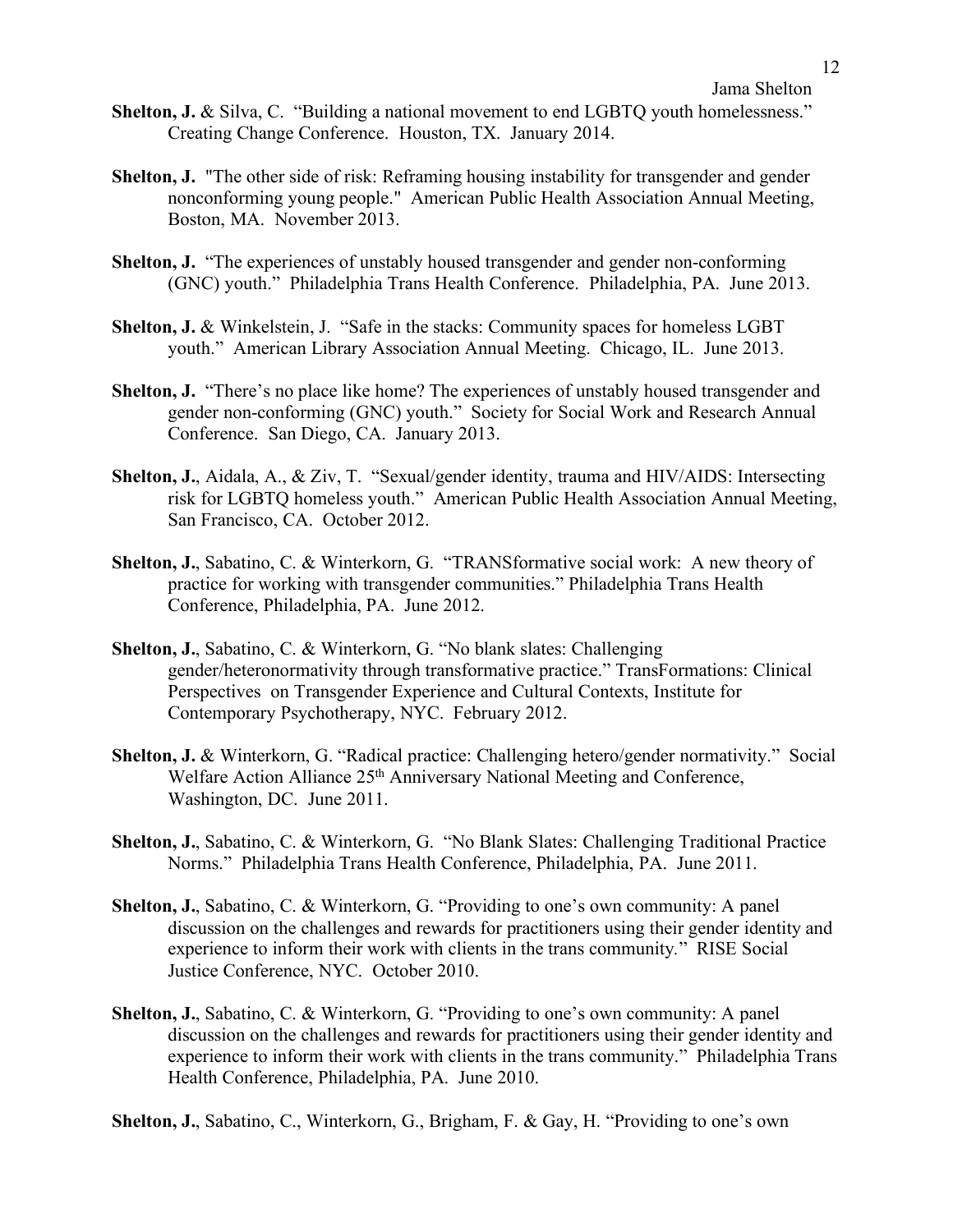community: A panel discussion on the challenges and rewards for practitioners using their gender identity and experience to inform their work with clients in the trans community." 2nd Annual Trans-Clinical Symposium, Institute for Contemporary Psychotherapy, NYC. February 2010.

**Shelton, J. & Brigham, F. "Shifting Identities: Going beyond the physical and material."** Translating Identity Conference, University of Vermont. October 2009.

#### JURIED POSTER PRESENTATIONS

- **Shelton, J.** & Dodd, S. "Beyond the binary: Addressing cisnormativity in the Social Work classroom." Council on Social Work Education. Dallas, TX. October 2017.
- **Shelton, J.**, Gopalan, P., Manacop, M., & Mercado, M. "Assessing LGBTQ inclusive and affirming practices in homeless youth programs." Society for Social Work and Research. New Orleans, LA. January 2017.
- **Shelton, J. & Ferguson, K. "I use it every day. Technology use among LGBTO young adults** experiencing homelessness." Society for Research on Adolescence. Baltimore, MD. April 2016.
- **Shelton, J. & Ferguson, K. "Technology use among LGBTO young adults experiencing** homelessness." Society for Social Work and Research. Washington, D.C. January 2016.
- **Shelton, J.** "Understanding programmatic barriers for homeless transgender youth through the lens of cisgenderism." Society for Social Work and Research. New Orleans, LA. January 2015.
- **Shelton, J.** "Understanding programmatic barriers through the lens of cisnormativity." Society for Research on Adolescence Biennial Meeting, Austin, TX. March 2014.
- **Shelton, J.** "Gender identity assertion among unstably housed transgender youth." Society for Research on Adolescence Biennial Meeting, Austin, TX. March 2014.
- **Shelton, J.** "Identity affirming care for LGBTQ youth: Improving access and outcomes." SAMHSA Treatment for Homeless Technical Assistance Workshop, Washington, DC. August 2012
- **Shelton, J.** "Leaving their birth assigned homes & birth assigned gender behind: The role of gender management in identity assertion for homeless transgender youth" Society for the Scientific Study of Sexuality Annual Meeting, Houston, TX. November 2011.
- **Shelton, J.** "Homeless LGBTQ HIV+ youth: Outreach, engagement, best practices." North American HIV & Housing Research Summit, New Orleans, LA. September 2011.
- **Shelton, J. & Gay, H. "Creating community connections: Homeless LGBTQ youth."** SAMHSA Treatment for Homeless Technical Assistance Workshop, Baltimore, MD. May 2011.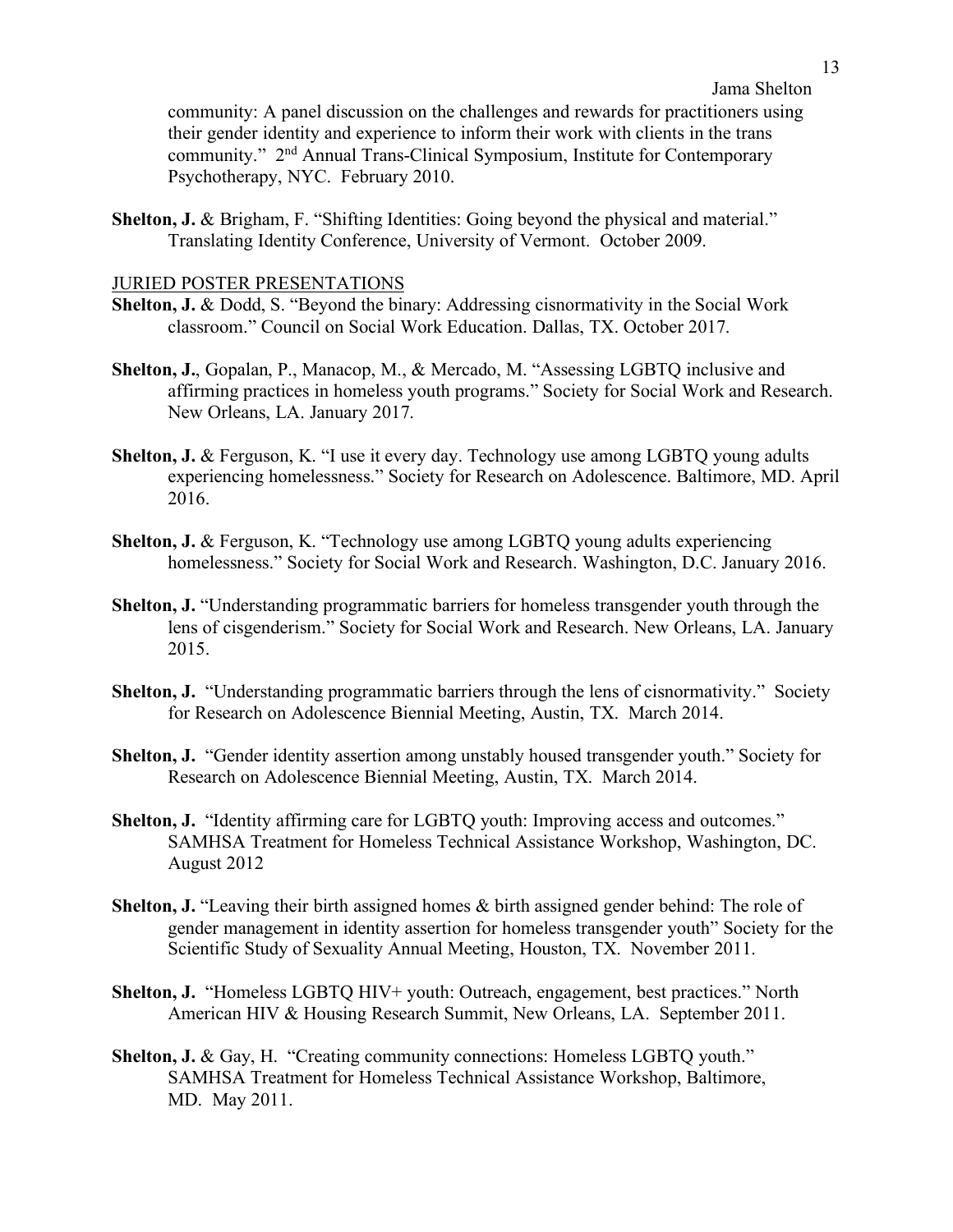#### KEYNOTE ADDRESSES

- **Shelton, J.** "Getting what we deserve?" JASMYN Annual Coming Out Day Breakfast. Jacksonville, FL. October 2017.
- **Shelton, J.** "Public libraries and LGBT youth homelessness." The Center for Literacy, Education & Employment (CLEE), University of Tennessee, Knoxville. School of Information Sciences. March 2016. Keynote.
- **Shelton, J.** "Community solutions for preventing and ending LGBT youth homelessness." Homeless Children's Education Fund 6th Annual Summit. Pittsburgh, PA. November 2015. Keynote.
- **Shelton, J.** "Understanding structural barriers for LGBT youth experiencing homelessness." Arizona Coalition to End Homelessness 22nd Annual Conference on Ending Homelessness. Phoenix, AZ. October 2015. Keynote.
- **Shelton, J.** "Access to care for transgender youth experiencing homelessness." National Healthcare for the Homeless Council Annual Meeting, Washington, D.C. May 2015. Keynote.

#### INVITATIONAL PRESENTATIONS

- **Shelton, J.** "LGBTQ and Racial Equity in Youth Homelessness Research." A Way Home America: State of the Movement. Washington, D.C. July 2018.
- **Shelton, J.**, Lewis, G., Bernad, R., & Sigsworth, T. "LGBTIQ Youth Homelessness." European Federation of National Organisations Working with the Homeless Policy Conference. Berlin, Germany. June 2018.
- **Shelton, J.** "LGBTO youth homelessness: Structural barriers and innovative responses." University of Connecticut Rainbow Center Out to Lunch Series. Storrs, CT. April 2018.
- **Shelton, J.** & VanCleefe, P. "Spotlight: LGBTQ youth experiencing homelessness." National Alliance to End Homelessness Children, Youth, and Families Conference. Houston, TX. February 2017. Panelist.
- **Shelton, J.**, McMillan, L. & Thibaudeau, E. "More than learning acronyms: What does a youth homelessness system that is truly LGBTQ-affirming look like?" National Alliance to End Homelessness Children, Youth, and Families Conference. Washington, D.C. July 2015. Panelist.
- **Shelton, J**. "Human needs of street youth." International Summit on the Legal Needs of Street Youth. London, England. June 2015. Panelist.
- **Shelton, J**. "Communities coming together to prevent LGBT youth homelessness." National Stonewall Educational Symposium. Ft. Lauderdale, FL. May 2015. Lead presenter.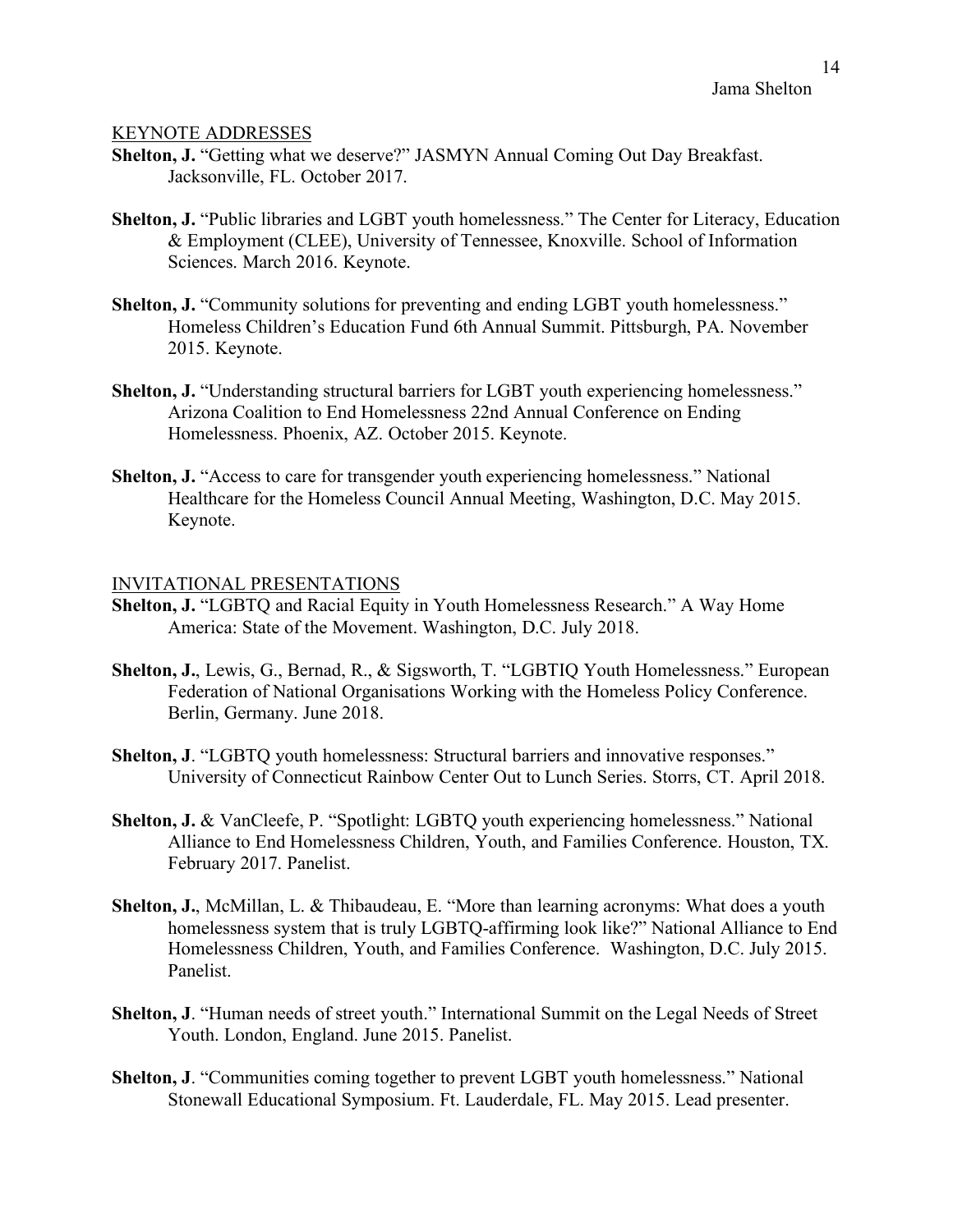- **Shelton, J.** "Trauma of LGBT displacement in the US and abroad." McSilver Symposium. Brooklyn, NY. April 2015. Panelist.
- **Shelton, J.** and Wood, C. "Saving LGBT homeless youth with technology." South by Southwest. Austin, TX. March 2015. Panelist.
- **Shelton, J.** "LGBTQ affirming care across the RHY continuum." National Alliance to End Homelessness Children, Youth, and Families Conference. New Orleans, LA. February 2014. Panelist.
- Shelton, J. "Host home models for homeless youth." National Alliance to End Homelessness Children, Youth, and Families Conference. New Orleans, LA. February 2014. Moderator.
- **Shelton, J.** "Incorporating youth data." National Alliance to end Homelessness Conference. Washington, DC. July 2013. Panelist.
- **Shelton, J**. "Using data to size and scope the issue of youth homelessness." National Alliance to End Homelessness' National Conference on Ending Family and Youth Homelessness, Seattle, WA. February 2013. Panelist.
- **Shelton, J.** "Homeless LGBTQ youth: How you can help." National Educator Conference Focused on LGBTQIA Youth, San Diego, CA. February 2013. Lead presenter.
- **Shelton, J.** "LGBTQ youth experiencing homelessness: Context, content and confidence." The Runaway and Homeless Youth Training and Technical Assistance Center, Cleveland, OH. August 2012. Lead presenter.
- **Shelton, J.** "LGBTO youth experiencing homelessness: Context, content and confidence." The Runaway and Homeless Youth Training and Technical Assistance Center, Manchester, NH. May 2012. Lead presenter.
- **Shelton, J**. "Addressing LGBTQ issues as precipitators of homelessness." Meeting the Challenge: Educating the Homeless Children in Pennsylvania, Harrisburg, PA. April 2012. Lead presenter.
- **Shelton, J.** "LGBT identities in adolescence and emerging adulthood."University of Tennessee, Knoxville. September 2011. Guest Lecturer.
- **Shelton, J.** "Strengths based case management principles and practices.**"** SAMHSA Treatment for Homeless Technical Assistance Workshop, Baltimore, MD*.* May 2011. Lead Presenter.
- **Shelton, J.** "Bridging communities: Forum on homelessness and hunger." Grand Central Neighborhood & New York University, NYC NY. November 2010. Panelist.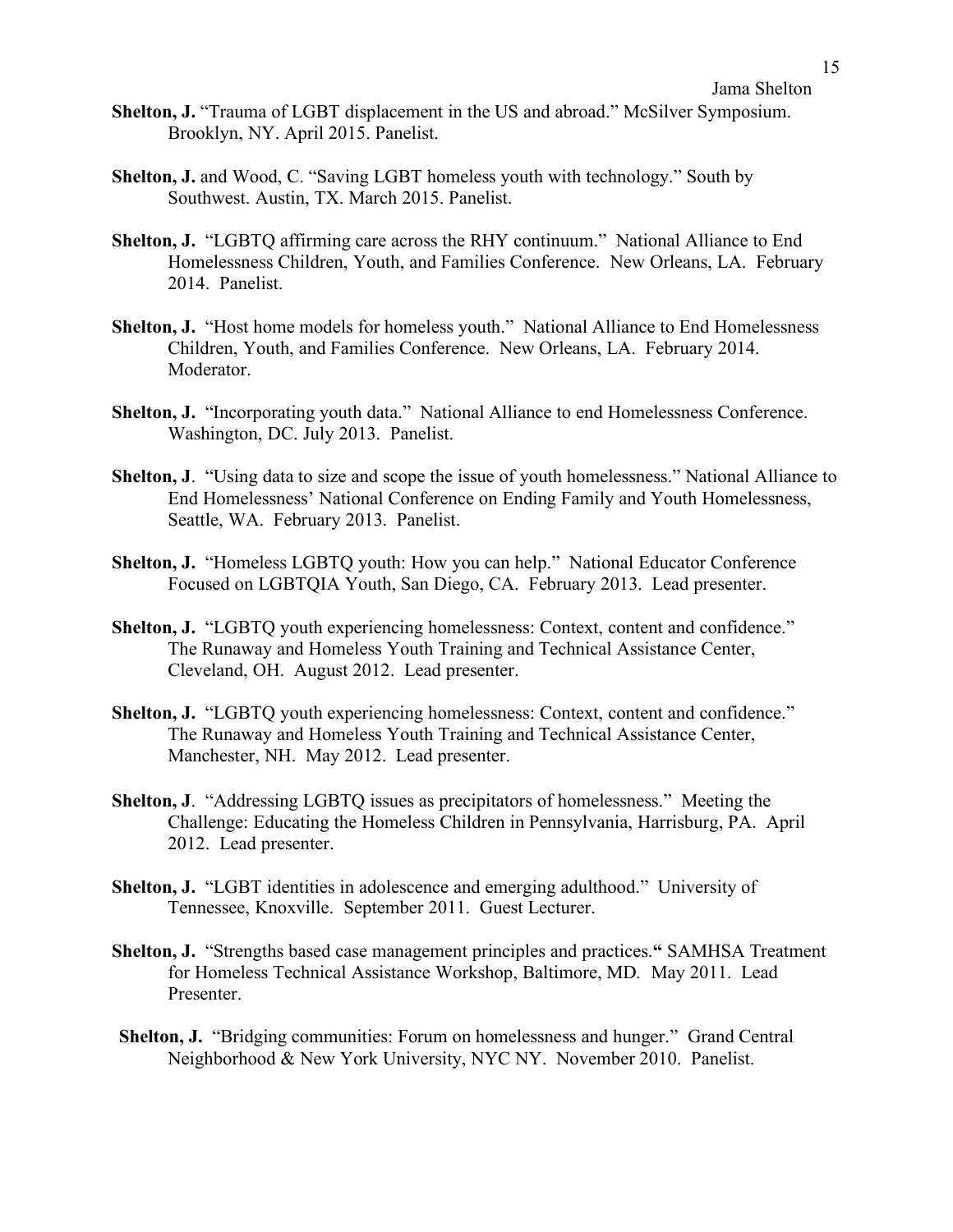- **Shelton, J.** "Discussing gender." Unity through Multicultural Education meeting, New York University. New York, NY. October, 2010. Guest Lecturer.
- **Shelton, J.** "Adolescent sexuality." New York University School of Social Work Post-Masters Training Program. NYC, NY. December 2009. Guest Lecturer.
- **Shelton, J. & Hartman, E. "Understanding heterosexism and its relevance to clinical practice** with LGBT youth." The Coalition of Behavioral Health Agencies; NYC, NY. October 2007. Guest Lecturer.
- **Shelton, J.** November 2006 "Meeting the needs of homeless LGBT youth in the public policy arena." New York University Wagner School of Public Policy, NYC, NY. November 2006. Panelist.
- **Shelton, J**. "Healthcare access for LGBT youth." Columbia University School of Public Health Queer Health Conference. NYC, NY. March 2006. Panelist.

### SERVICE TO THE SCHOOL

- 2018 Assistant Director, Silberman Center for Gender and Sexuality
- 2018 Professional Seminar Committee
- 2017- Student Awards Committee
- 2017- Community Organizing Committee
- 2016-2017 Child Welfare Field of Practice Committee

## SERVICE TO THE COLLEGE

- 2018 Faculty Delegate Assembly
- 2013- Executive Committee, LGBT Social Science and Public Policy Center at Roosevelt House Public Policy Institute at Hunter College
- 2010-2013 Graduate Student Representative to Faculty Steering Committee, LGBT Social Science and Public Policy Center at Roosevelt House Public Policy Institute at Hunter College

### SERVICE TO THE COMMUNITY

- 2018 Ad hoc reviewer, Journal of Children and Poverty
- 2018 Ad hoc reviewer, The Journal of Behavioral Health Services & Research
- 2018 Ad hoc reviewer, Social Work in Health Care
- 2018 Ad hoc reviewer, Emerging Adulthood
- 2017 Ad hoc reviewer, Journal of the Society for Social Work and Research
- 2017-2018 Board of Directors, Callen-Lorde Community Health Center
- 2016- Editorial Board, Harrington Park Press
- 2015-2017 Expert Panel, Ethics in HIV Prevention Research Involving LGBT Youth. Center for Ethics Education, Fordham University. Dr. Celia Fisher, PI
- 2014- Advisory Board Member, AFFIRM: Gender Identity, Diversity, and Health, LGBT Health Initiative, Division of Gender, Sexuality, & Health Department of Psychiatry and the School of Nursing, Columbia University Medical Center. Dr. Walter Bockting, PI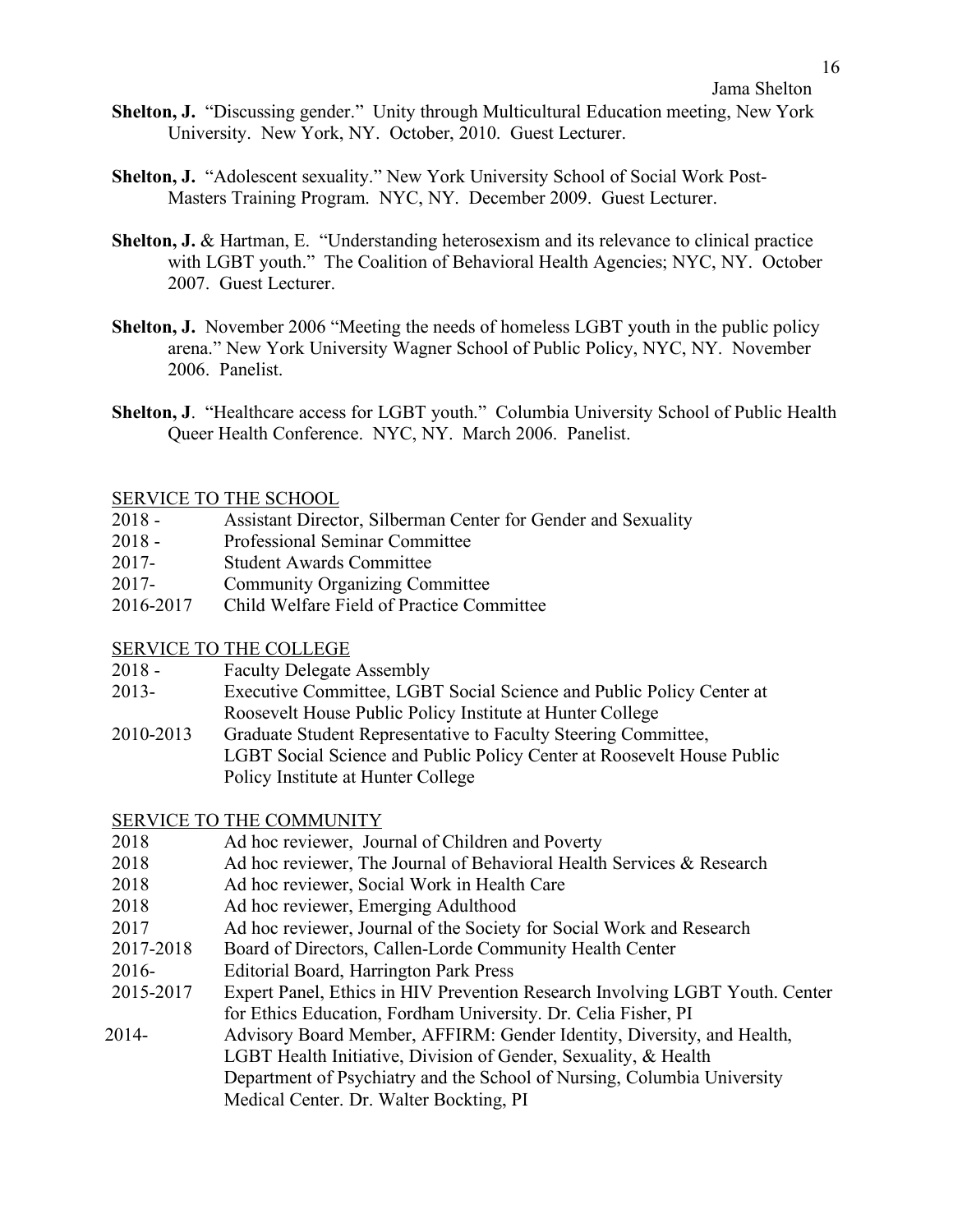- 2012-2016 Emerging Scholar Committee Representative, Society for Research on Adolescence
- 2012 NYC Administration for Children's Services LGBTQ Training Academy Task Force
- 2010-2012 Board of Directors, Live Out Loud
- 2010 Member, NYC Transitional Aged Youth Housing Working Group
- 2010 Steering Committee Member, New Yorkers for Safe Transit
- 2007 Participant, NYC Transgender Adolescent Health and Mental Health Working Group
- 2005-2013 Member, Association of Homeless and Street-Involved Youth Providers

# NATIONAL SERVICE

- 2018 Expert Consultant, Youth Outcomes Project, Chapin Hall, The University of Chicago
- 2017- Member, Council on Sexual Orientation, Gender Identity and Expression (CSOGIE), Council on Social Work Education
- 2017- Planning Committee Member, Point Source Youth National Symposium on Solutions to End Youth Homelessness
- 2014-2017 Technical Expert Panel, 3/40 BLUEPRINT: Creating the Blueprint to Reduce LGBTQ Youth Homelessness, Family & Youth Services Bureau, Jane Addams College of Social Work, the Center for the Study of Social Policy, HRC Foundation. Dr. Alan Detlaff, PI
- 2014-2016 Member, SAMHSA's National Workgroup to Address the Needs of Children and Youth Who Are LGBTQI2-S and Their Families
- 2008-2010 Member, National Alliance to End Homelessness LGBT Youth Working Group

# INTERNATIONAL SERVICE

- 2018- Scientific Committee Member, Social Work and Sexualities International Conference
- 2018- Advisor, European Federation of National Organisations Working with the Homeless LGBTIQ Youth Homelessness Research Initiative

# PROFESSIONAL MEMBERSHIPS

Society for Social Work and Research Council on Social Work Education Caucus of LGBT Faculty and Students in Social Work

# PRACTICE EXPERIENCE

# 2018 **Consultant, Youth-led Community Strategic Plan Development**

Advocates for Richmond Youth, Richmond, VA

- In partnership with Advocates for Richmond Youth, developed a day long strategic planning meeting for 100 community members interested in addressing LGBTQ youth housing stability
- Facilitated strategic planning meeting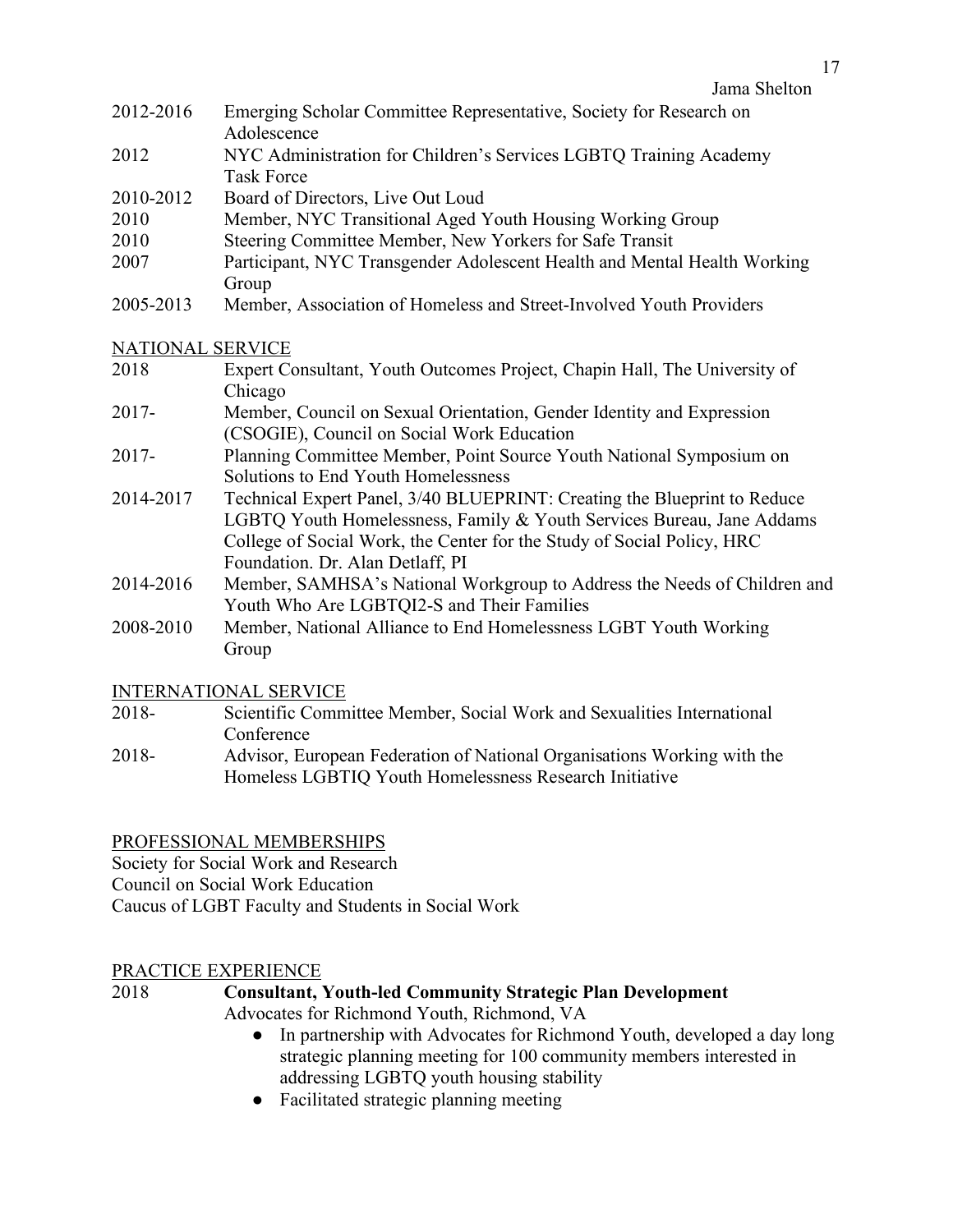• Developed and facilitated an educational workshop for local philanthropic organizations about LGBTQ youth housing stability in Richmond and across the country

# 2017 **Consultant, National Youth Homelessness Priority Setting**

A Way Home America, Washington, D.C.

- Developed a day long priority setting workshop agenda for members of A Way Home America, a national initiative to build the movement to prevent and end homelessness among young people
- Facilitated priority setting workshop

# 2017 **Consultant, ConneQT Pilot Process Evaluation**

Point Source Youth, New York City

- Designed process evaluation for the ConneQT: Point Source Youth Pilot Program
- Conducted interviews with program participants and program staff
- Analyzed interview data
- Produced evaluation report

# 2013-2016 **Deputy Executive Director & Forty to None Project Director**

True Colors Fund, New York City

- Established organization's research agenda and research collaborations
- Developed instruments to assess homeless youth service providers' level of LGBT-inclusive and affirming care
- Provided technical assistance to individuals and communities re: agency data collection efforts and inclusive policies
- Researched, identified, and wrote grants to fund agency programs
- Planned first White House Policy briefing on Youth Homelessness
- Collaborated with federal administration (HUD, ACYF, USICH, DOL, DOE, OJJDP) to launch LGBT youth homelessness prevention initiative
- Conducted LGBT Rural Summit Series in collaboration with the USDA Office for Civil Rights
- Drafted non-discrimination language for inclusion in the Runaway and Homeless Youth Act
- Organized annual national summit on LGBT youth homelessness
- Launched first national day to raise awareness about LGBT youth homelessness, reaching 1.7 million people in 31 countries via social media

# 2012 **Consultant for Youth Count! Pilot Initiative**

True Colors Fund, New York City

- Developed questions to assess sexual orientation and gender identity for the Federal Youth Count! Pilot Initiative
- Collaborated with Federal Department of Housing and Urban Development and the United States Interagency Council on Homelessness to develop recommended survey for participating communities
- Advised federal administration on including LGBT youth in efforts to count homeless youth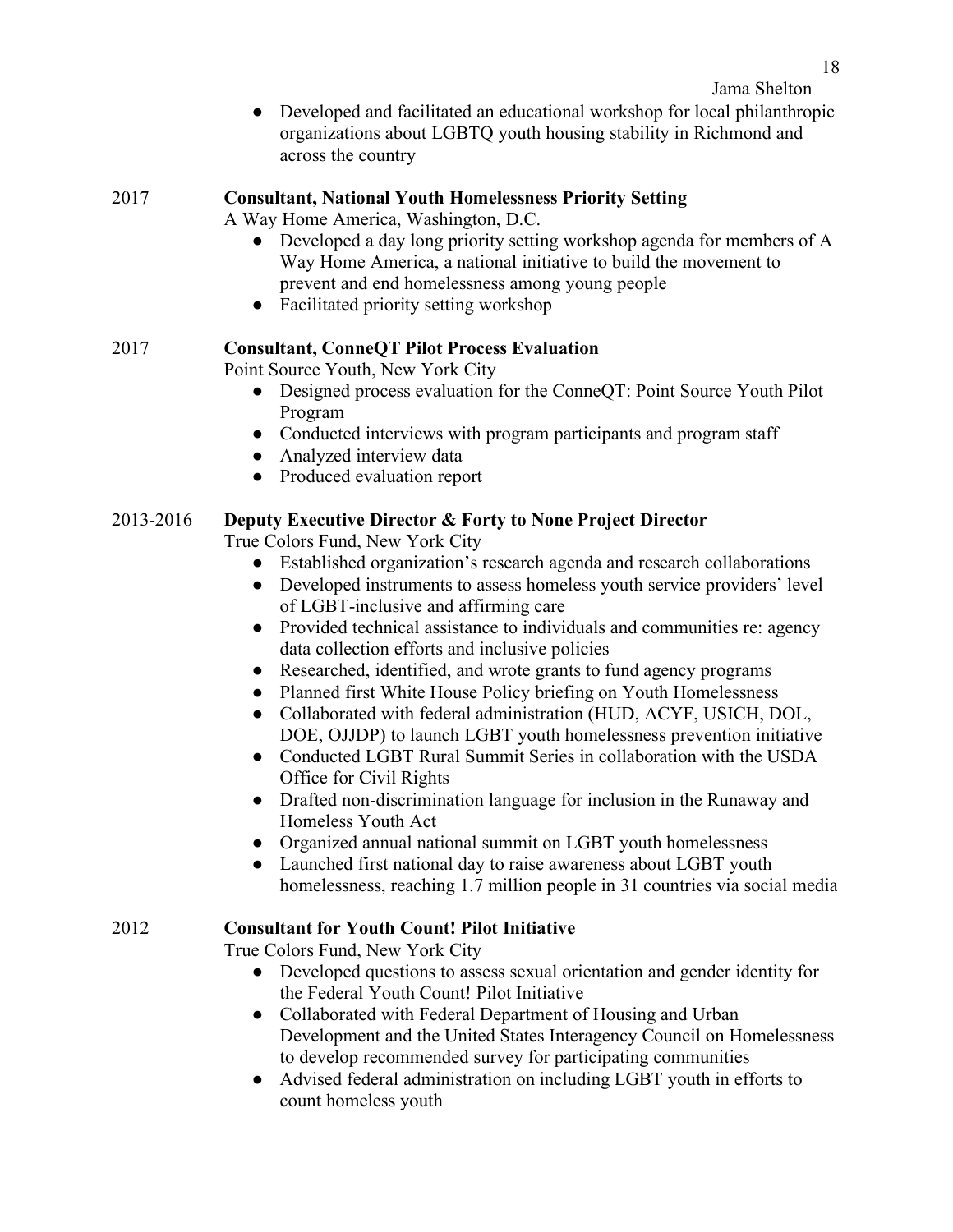# 2012 **Consultant, Transgender Training Group**

Callen-Lorde Community Health Center, New York City

- Facilitated focus groups and round tables
- Analyzed qualitative data
- Developed and facilitated training seminar for increasing transgender awareness and inclusion

### 2010-2013 **Coordinator of Research, Evaluation, and Training**

The Ali Forney Center, New York City

- Designed agency's data collection instruments and database system
- Set agency's research and assessment priorities
- Trained agency staff on assessment tools and database
- Produced evaluations for Federal and local grants (including SAMHSA, HHS, HUD, OVW)
- Managed internal and external training requests and technical assistance related to program development and data collection
- Developed program model for a Host Home Program

# 2009 - 2010 **Survey Administrator**

Yale University Health, Emotion, and Behavior Laboratory, New Haven

● Responsible for survey administration to middle school students and teachers to evaluate emotional literacy in the classroom curriculum

## 2006 **Research Consultant**

Gay and Lesbian Alliance against Defamation (GLAAD) New York

- Conducted qualitative research for development of GLAAD's youth media program
- Developed interview questions, created and maintained project timeline, conducted focus groups, analyzed data, and made programmatic recommendations

## 2005-2010 **Director of Housing**

The Ali Forney Center, New York City

- Led the nation in the development of LGBT specific homeless youth services
- Developed agency's first transitional living program for LGBT youth experiencing homelessness
- Managed 9 scatter site apartments and supervised 45 staff
- Wrote policy and procedure manuals for program clients and for employees
- Developed templates for organizations around the country seeking to develop similar programs
- Represented the agency at local and national conferences

## 2004-2005 **Client Services Manager**